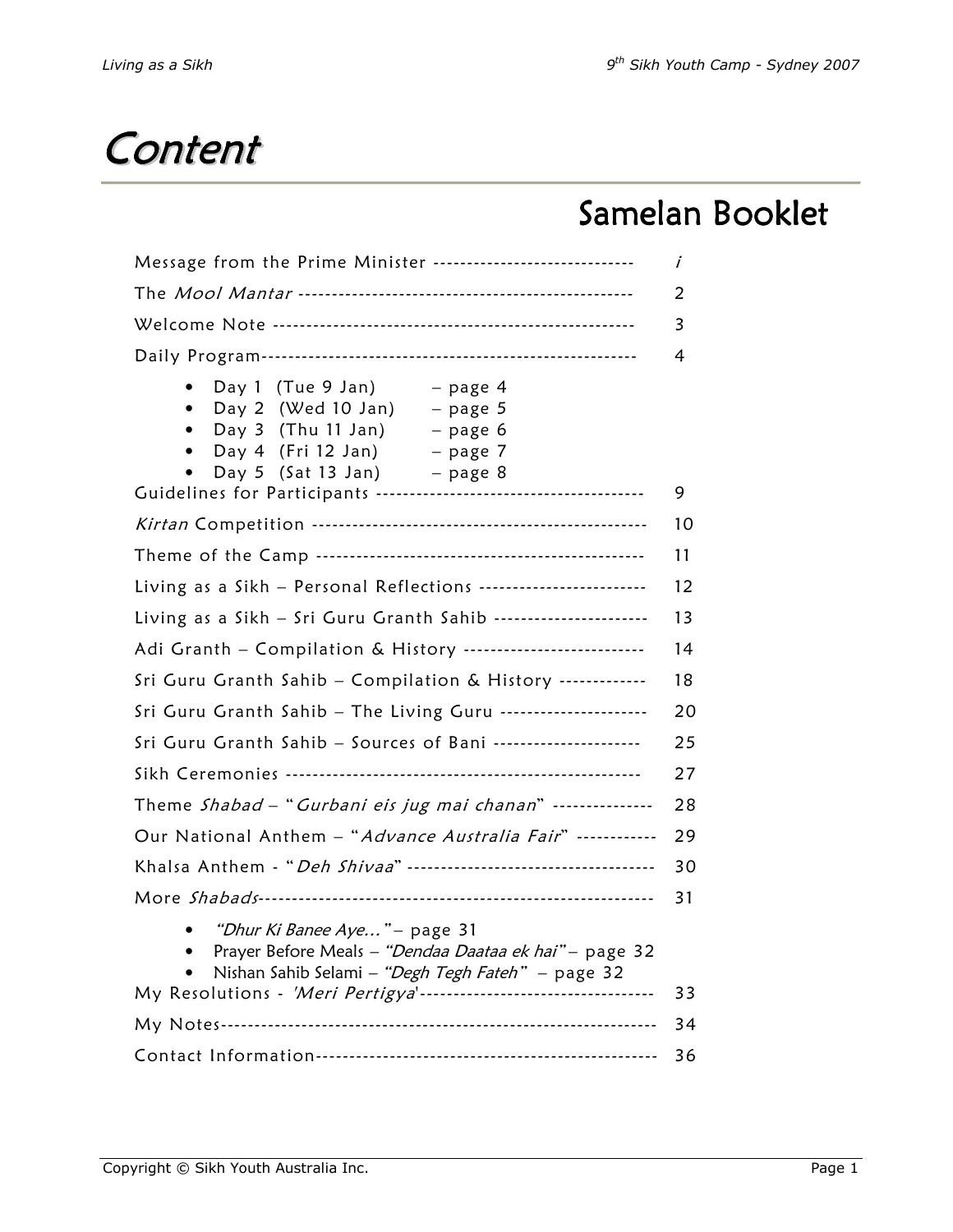# The Mool Mantar

## The essence of Sikhism

 $d\mathbf{g}$ 

ik-O<sup>n</sup> kaar One Universal Creator God

## ਸਤਿ ਨਾਮੂ ਕਰਤਾ ਪੂਰਖੂ ਨਿਰਭਉ ਨਿਰਵੈਰੁ

sat' naam kartaa purakh nirbha-o nirvair The Name Is Truth. Creative Being Personified. No Fear. No Hatred.

### ਅਕਾਲ ਮੁਰਤਿ ਅਜੁਨੀ ਸੈਭੰ ਗੁਰ ਪ੍ਰਸਾਦਿ ॥

akaal moorat ajoonee saibhan gur parsaad. Image Of The Undying, Beyond Birth, Self-Existent. By Guru's Grace.

### $\parallel$   $\overline{H}$  $\parallel$

jap. Chant And Meditate:

### ਆਦਿ ਸਚੁ ਜੁਗਾਦਿ ਸਚੁ ॥

aad sach jugaad sach. True In The Primal Beginning. True Throughout The Ages.

## ਹੈ ਭੀ ਸਚੂ ਨਾਨਕ ਹੋਸੀ ਭੀ ਸਚੂ ॥੧॥

hai bhee sach naanak hosee bhee sach ||1|| True Here And Now. O Nanak, Forever And Ever True.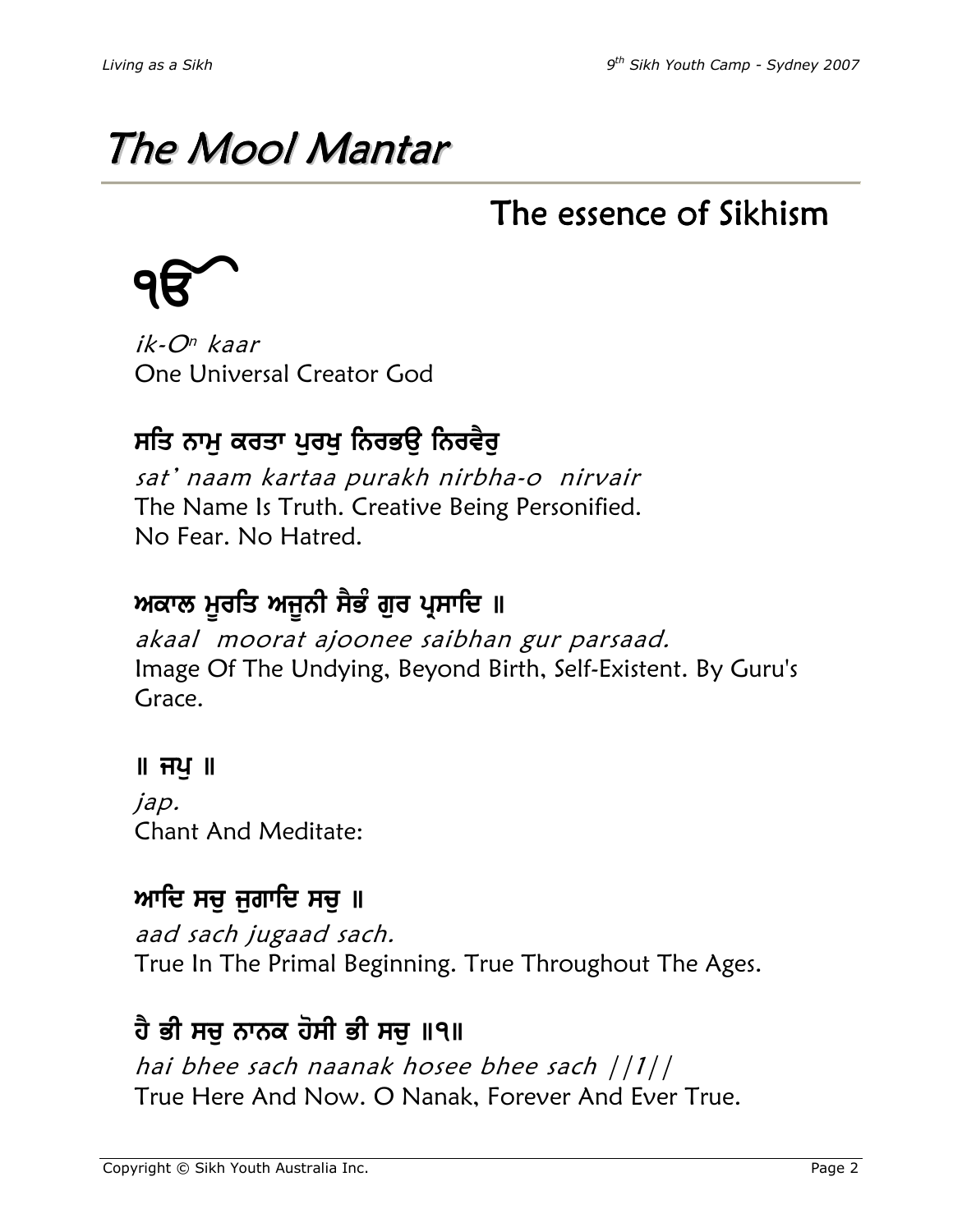# Welcome Note

## From Uncle Sukhvinder Singh

Dear participants, facilitators, sponsors, sewadhars, parents and guests,

WAHEGURU JI KA KHALSA, WAHEGURU JI KI FATEH!

Welcome to this year's '9<sup>th</sup> Samelan' in Sydney, Australia. We look forward to a week of excitement, fun and self-improvement, the Sikhi way.

The joy of celebration of spirit of Sikh with loads of activities, sports and other fun activities is increased when we go on the path of discipline set by Gurbani in carrying out our daily routine and living as Sikh.

The lesson of self-improvement of daily routine at the camp gives inspiration and must carried to your home and every day life. This should include but not limited to the following:

- Getting up early and taking a bath
- Doing Naam Simran and Nitnam
- Kirtan performing and listening to
- Living and Learning how to do 'Gurbani Path' This could be the an integral part of your life by listening and absorbing it, then beginning to understand it and finally living by it.

The Ninth Sikh Youth camp comes with the theme "Living as Sikh" with the Theme shabad "Gurbani is Jug Meh Channan". Our main aim will be to understand our Guru Ji through Gurbani and getting closer to Almighty God.

In this camp the responsibility of learning and improving yourself is entirely up to you. Although we can only provide the information and the example to follow but ultimate onus lies on what you want to achieve through this Sikh Youth Camp.

The daily programme allows a great deal of time for you towards self-realization and 'have lot of fun'. Keep this in mind that if you take one extra step towards Guruji and he will take hundred towards you.

This year we shall have a Kirtan competition and drama competition. Information and rules on both will be provided and prizes will be given out.

With great enthusiasm I invite you to fulfill your goal of Sikhi spirit and with Wahegurujis Blessing catch this spirit by understanding and following the Gurbani thus living like a Sikh.

### Uncle Sukhvinder Singh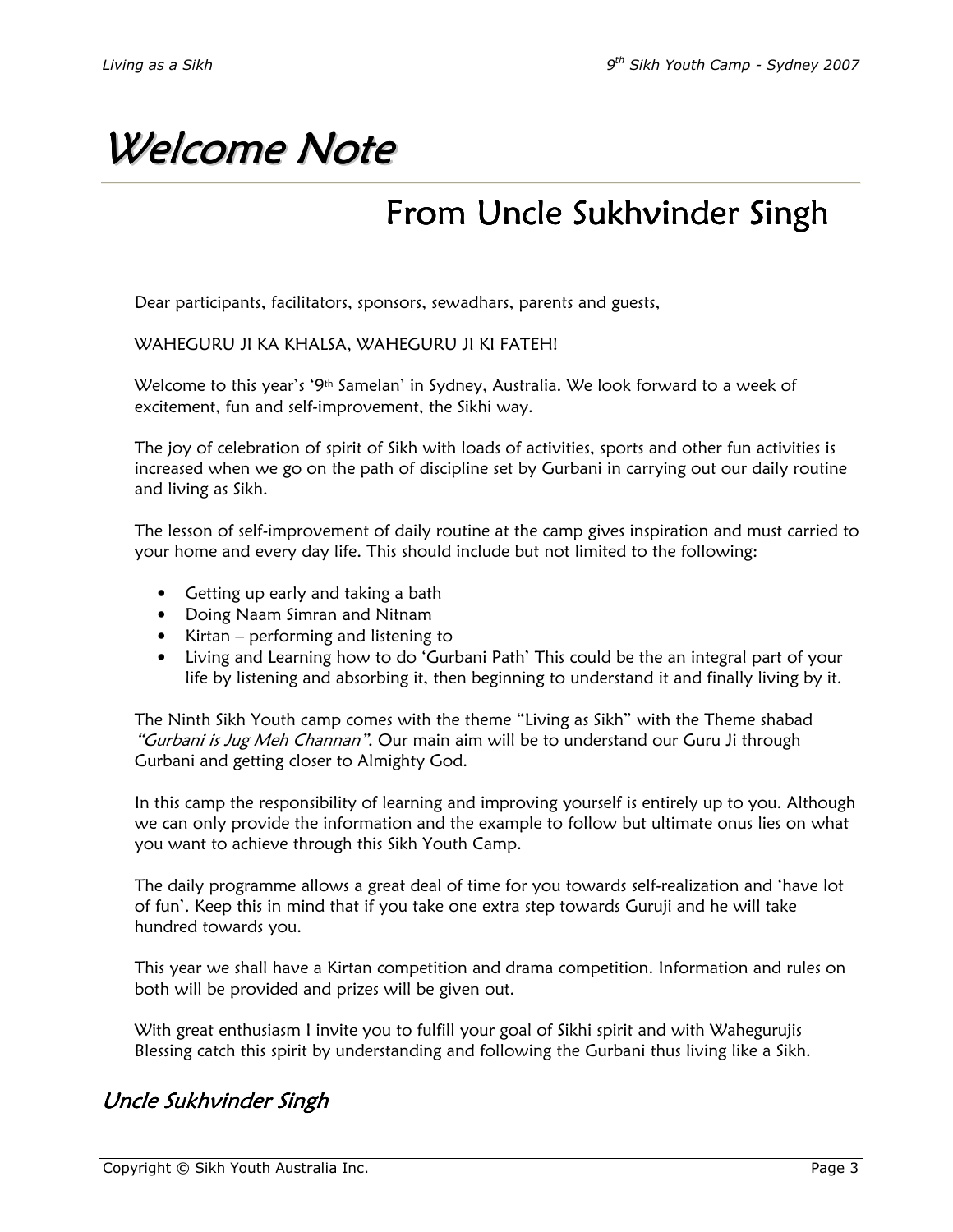# Daily Program

Delivered in English and Punjabi, subject to minor changes by the organizers as they see fit.

Day One

### Tuesday 9<sup>th</sup> January 2007

- 09:00am Registration, Check-In, Settle-In, Morning Tea
- 10:30am Selaami and singing of:
	- The Khalsa Anthem '*Deh Shiva*' and
	- Nishan Sahib Selami 'Jug jug jit hovai, khanday dhe Nishan dhi
	- Arrival of Sri Guru Granth Sahib
		- 1. Parkash
		- 2. Ardaas
		- 3. Hukm Nama
		- 4. Explanation
		- 5. Opening Address
- 12:30pm Lunch
- 01:30pm Jatha Meeting & Jatha Awards
- 02:00pm Organised Sports Activities
- 02.30pm Homeopathy and Spiritualism a special workshop by Dr Gunjit Kaur
- 04:30pm Showers
- 05:15pm Supervised Cool Off Session
	- Shabad practice for Jathas and/or
	- Preparation for project work for the presentation night
	- Kirtan Competition starts tonight
- 06:00pm Dinner
- 07:00pm Divan
	- 1. Rehras by Jatha 1 (must
		- commence at 7.00pm sharp)
	- 2. First IPS session
	- 3. Theme Shabad
	- 4. 1<sup>st</sup> Shabad of Kirtan Comp

09:00pm - Supper followed by indoor exercises and games

11:00pm - Lights Out

- 6. Theme Shabad
- 7. Opening Instructions
- 8. Anand Sahib
- 9. Hukm Nama
- 10. Explanation

- 5. Anand Sahib
- 6. Ardas
- 7. Hukm Nama
- 8. Samapti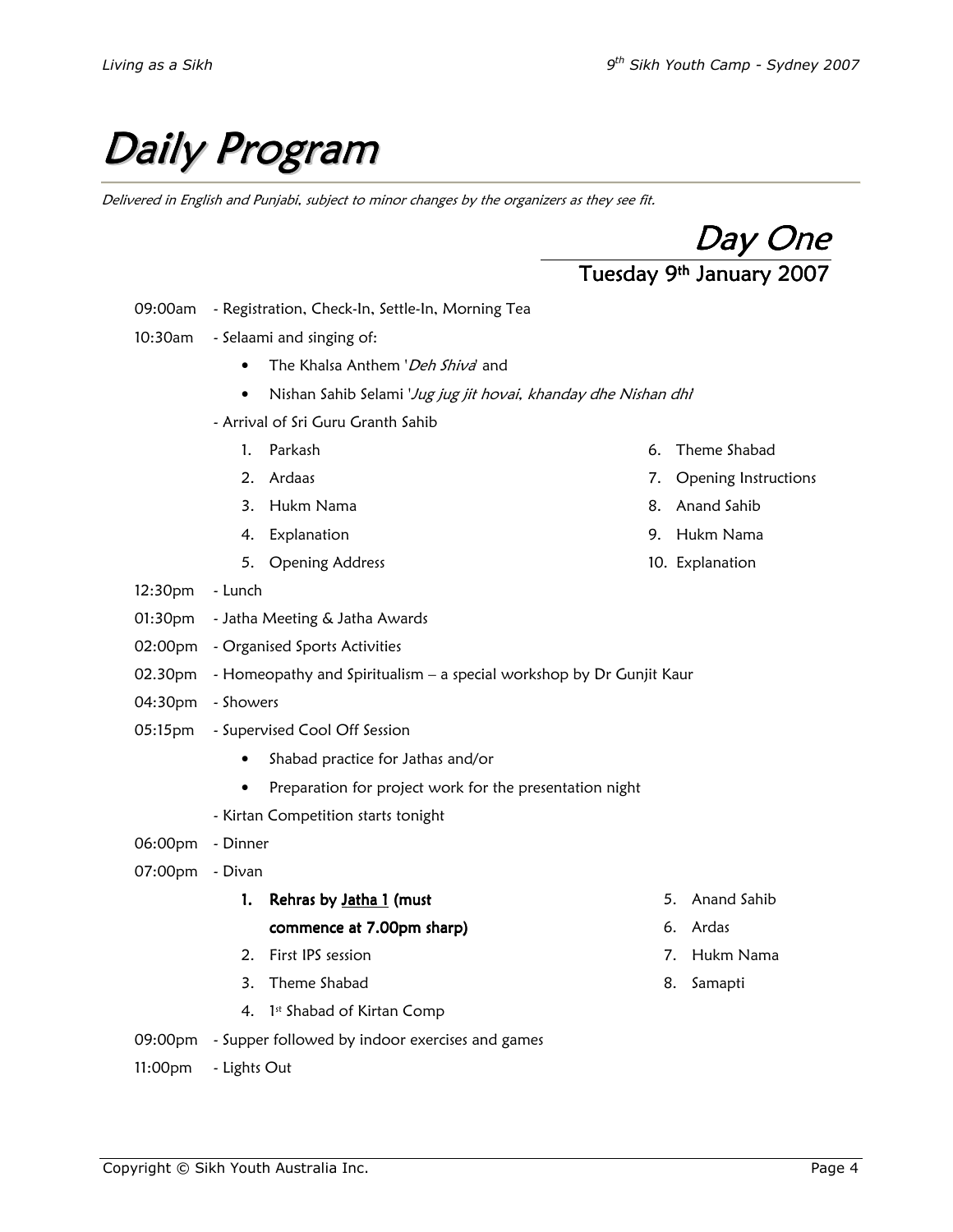### Day Two Wednesday 10<sup>th</sup> January 2007

- 04:00am Full Nitnem (JapJi, Jaap, Sawaiyay) for all those interested (including Asa Dhi Var)
- 04:45am WAKE-UP CALL. All participants expected in Darbar Sahib by 6.00am
- 06:00am Completion of Asa Dhi Var followed by Naam Simran
- 06:30am Divan
	- 1. JapJi Sahib by Jatha 4
	- 2. Naam Simran (10mins)
	- 3. Theme Shabad
	- 4. Anand Sahib
- 07:30am Breakfast Jatha Meetings
- 08:45am Selaami
	- Divan Second IPS Session
		- Morning Tea
- 10:30am Age Group Session 1 (45mins)
- 11:30am Age Group Session 2 (45mins)
- 12:30pm Lunch
- 01:30pm Jatha Activities
- 02:00pm Organised Sports Activities/Swimming
- 02:30 pm Personal Development workshops by Sukhdev Success (optional for youth above 17 years)
- 04:30pm Showers
- 05:15pm Supervised Cool Off Session
	- Shabad practice for Jathas and/or
	- Preparation for project work for the presentation night
- 06:00pm Dinner
- 07:00pm Divan
	- 1. Rehras by Jatha 2 (must
		- commence at 7.00pm sharp)
	- 2. Third IPS session
	- 3. Theme Shabad
	- 4. 2nd Shabad of Kirtan Comp
- 09:00pm Supper followed by organised exercises and games
- 11:00pm Lights Out
- 5. Anand Sahib
- 6. Ardas
- 7. Hukm Nama
- 8. Samapti

- 5. Ardaas
- 6. Hukm Nama
- 7. Announcements for the Day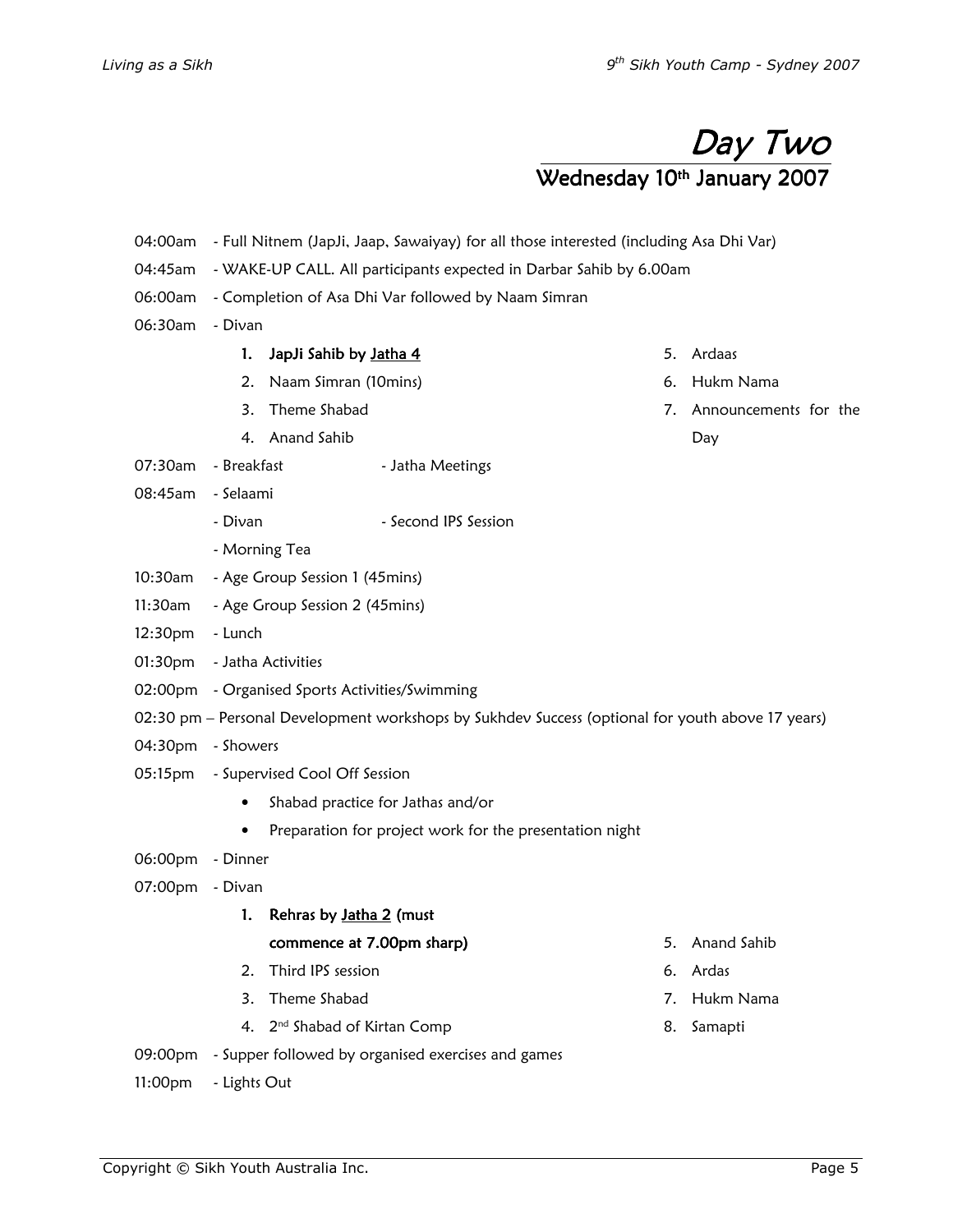### Day Three Thursday 11<sup>th</sup> January 2007

- 04:00am Full Nitnem (JapJi, Jaap, Sawaiyay) for all those interested (including Asa Dhi Var)
- 04:45am WAKE-UP CALL. All participants expected in Darbar Sahib by 6.00am
- 06:00am Completion of Asa Dhi Var followed by Naam Simran
- 06:30am Divan
	- 1. JapJi Sahib by Jatha 1
	- 2. Naam Simran (10mins)
	- 3. Theme Shabad
	- 4. Anand Sahib
- 07:30am Breakfast Jatha Meetings
- 08:45am Selaami
	- Divan Tourth IPS Session
		- Morning Tea
- 10:30am Age Group Session 3 (45mins)
- 11:30am Age Group Session 4 (45mins)
- 12:30pm Lunch
- 01:30pm Jatha Activities
- 02:00pm Organised Sports Activities/Swimming
- 02:30pm Personal Development workshops by Sukhdev Success (optional for youth above 17 years)
- 04:30pm Showers
- 05:15pm Supervised Cool Off Session
	- Shabad practice for Jathas and/or
	- Preparation for project work for the presentation night
- 06:00pm Dinner
- 07:00pm Divan
	- 1. Rehras by Jatha 3 (must
		- commence at 7.00pm sharp)
	- 2. Fifth IPS session
	- 3. Theme Shabad
	- 4. 3rd Shabad of Kirtan Comp
- 09:00pm Supper and Organised Games Competition
- 11:00pm Lights Out
- 5. Anand Sahib
- 6. Ardas
- 7. Hukm Nama
- 8. Samapti
- 5. Ardaas
- 6. Hukm Nama
- 7. Announcements for the Day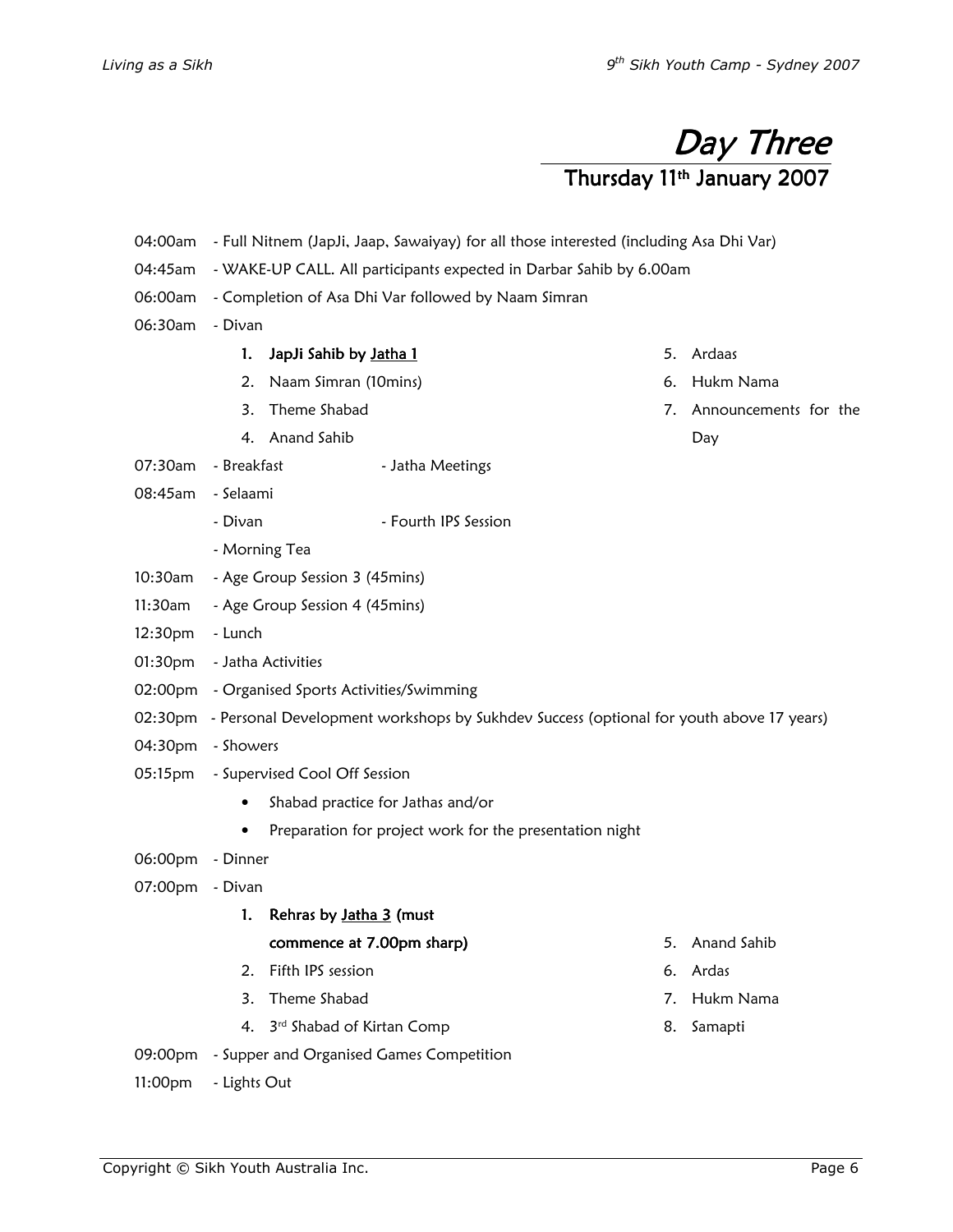### Day Four Friday 12<sup>th</sup> January 2007

5. Ardaas

Day

6. Hukm Nama

7. Announcements for the

- 04:00am Full Nitnem (JapJi, Jaap, Sawaiyay) for all those interested (including Asa Dhi Var)
- 04:45am WAKE-UP CALL. All participants expected in Darbar Sahib by 6.00am
- 06:00am Completion of Asa Dhi Var followed by Naam Simran
- 06:30am Divan
	- 1. JapJi Sahib by Jatha 2
	- 2. Naam Simran (10mins)
	- 3. Theme Shabad
	- 4. Anand Sahib
- 07:30am Breakfast Jatha Meetings
- 08:45am Selaami
	- Divan Sixth IPS Session
		- Morning Tea
- 10:30am Age Group Session 5 (45mins)
- 11:30am Age Group Session 6 (45mins)
- 12:30pm Lunch
- 01:30pm Jatha Activities
- 02:00pm Organised Sports Activities/Swimming
- 02:30pm Personal Development workshops by Sukhdev Success (optional for youth above 17 years)
- 04:30pm Showers
- 05:15pm Supervised Cool Off Session
	- Shabad practice for Jathas (for Final Keertan Competition) and/or
	- Jatha Practice for the presentation of Project Work tonight
- 06:00pm Dinner
- 07:00pm Divan
	- 1. Rehras by Jatha 4 (must
		- commence at 7.00pm sharp)
	- 2. Seventh IPS session
	- 3. Theme Shabad
	- 4. Final Shabad of Kirtan Comp
- 09:00pm Supper
- 09:30pm PRESENTATION EVENING & PRIZE GIVING
- 11:00pm Lights Out
- 5. Anand Sahib
- 6. Ardas
- 7. Hukm Nama
- 8. Samapti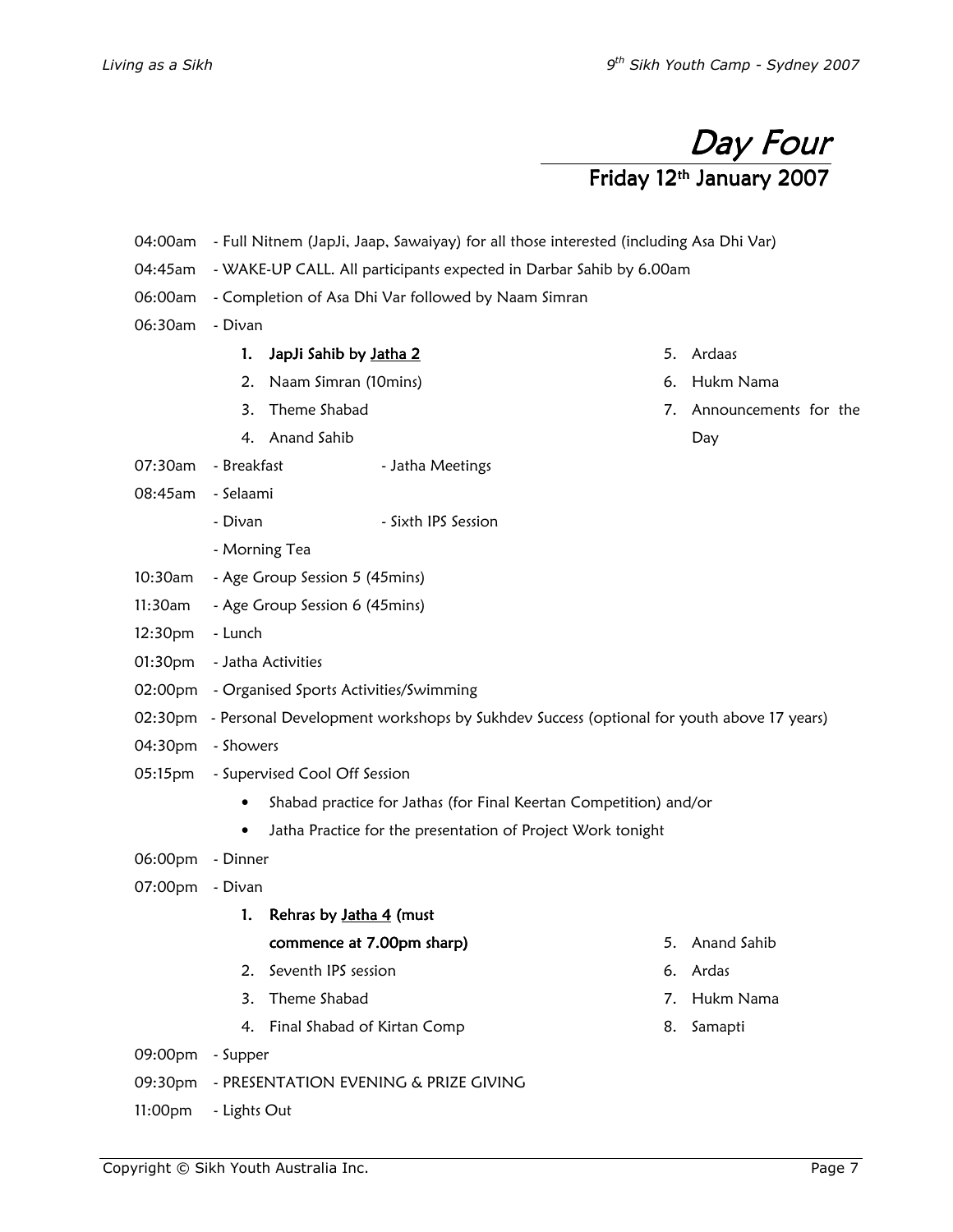### Day Five Saturday 13th January 2007

- 04:00am Full Nitnem (JapJi, Jaap, Sawaiyay) for all those interested (including Asa Dhi Var)
- 04:45am WAKE-UP CALL. All participants expected in Darbar Sahib by 6.00am
- 06:00am Completion of Asa Dhi Var followed by Naam Simran
- 06:30am Divan

#### 1. JapJi Sahib by Jatha 3

- 2. Naam Simran (10mins)
- 3. Theme Shabad
- 4. Anand Sahib
- 5. Ardaas
- 6. Hukm Nama
- 7. Announcements for the Day
- 07:30am Breakfast

#### - ALL LODGES TO BE CLEARED BEFORE BREAKFAST

- 08:15am Kirtan presentations by selected volunteers
- 09:15am Final Divan
	- Eighth and Final IPS Session
	- Kirtan by all main facilitators only
	- Morning Tea

#### 11:15am - Samapti

- Guru Ji leaves
- Final Selaami
	- The Khalsa Anthem '*Deh Shiva*' and
	- Nishan Sahib Selami 'Jug jug jit hovai, khanday dhe Nishan dhi
- Lowering of Nishan Sahib

#### 12:00noon

- Lunch and Farewells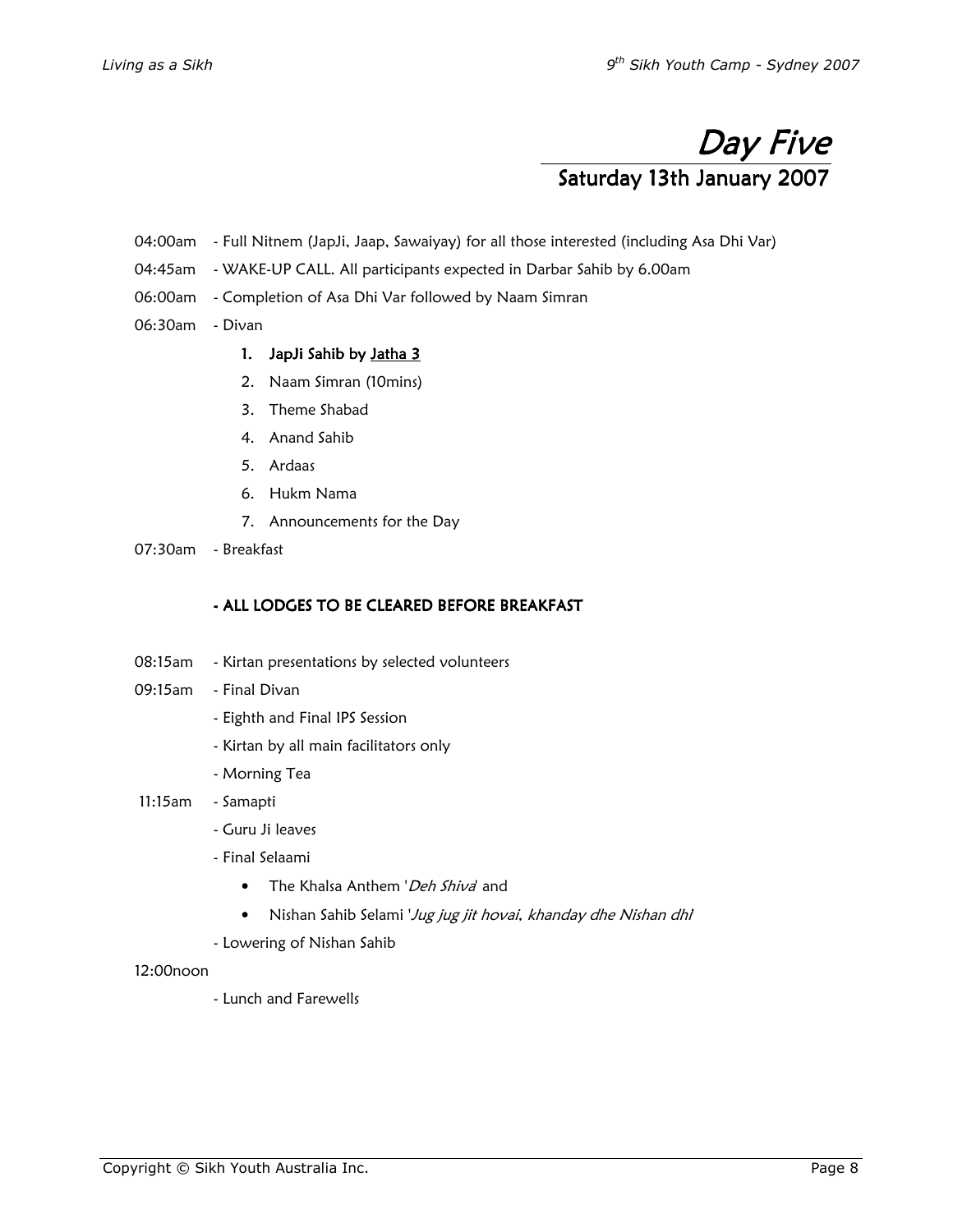# Guidelines for Participants

### 1. General

- a. Participants are to cover their head at all times.
- b. Participants must remove their footwear before entering the Darbar Sahib.
- c. Participants are to wear decent clothing.
- d. Participants are to remain within the camp boundaries throughout the camp.
- e. Participants, who need to leave the camp for any reason, please refer to the organizing committee for further advice.
- f. Participants should refer to any counsellors if they encounter any problems.
- g. Participants should be punctual at all times.
- h. Participants are to attend all activities and programs as scheduled.
- i. Male and female participants must remain strictly within their respective dormitories.
- j. Each participant is allocated one bed. Please keep to your own bed.
- k. Participants must follow the instructions of counsellors at all times.
- l. Participants are to wear their nametags at all times.

#### 2. Darbar Sahib/Hall Manners

- a. Please cover your heads in the Darbar Sahib at all times.
- b. Strict silence must be maintained in the Darbar Sahib.
- c. Please handle the Nitnam Gutkas with full respect. Gutkas may be kept on your laps but must not to be put on the floor.
- d. Wash your hands and feet before you proceed to the Darbar Sahib.
- e. Any form of vandalism will be dealt with severely.

#### 3. Dormitories

- a. Food, drinks and footwear are to remain outside the dorms and cleanliness in the dorms is to be maintained.
- b. Seek the *sevadars* if there are any problems.

#### 4. Telephones

- a. A public telephone is available.
- b. All mobile phones are to be turned off for the duration of the camp.
- c. Organisers are not responsible for any loss of mobile phones and/or any other electronic devices.
- d. Contact a counsellor if you need to make a call.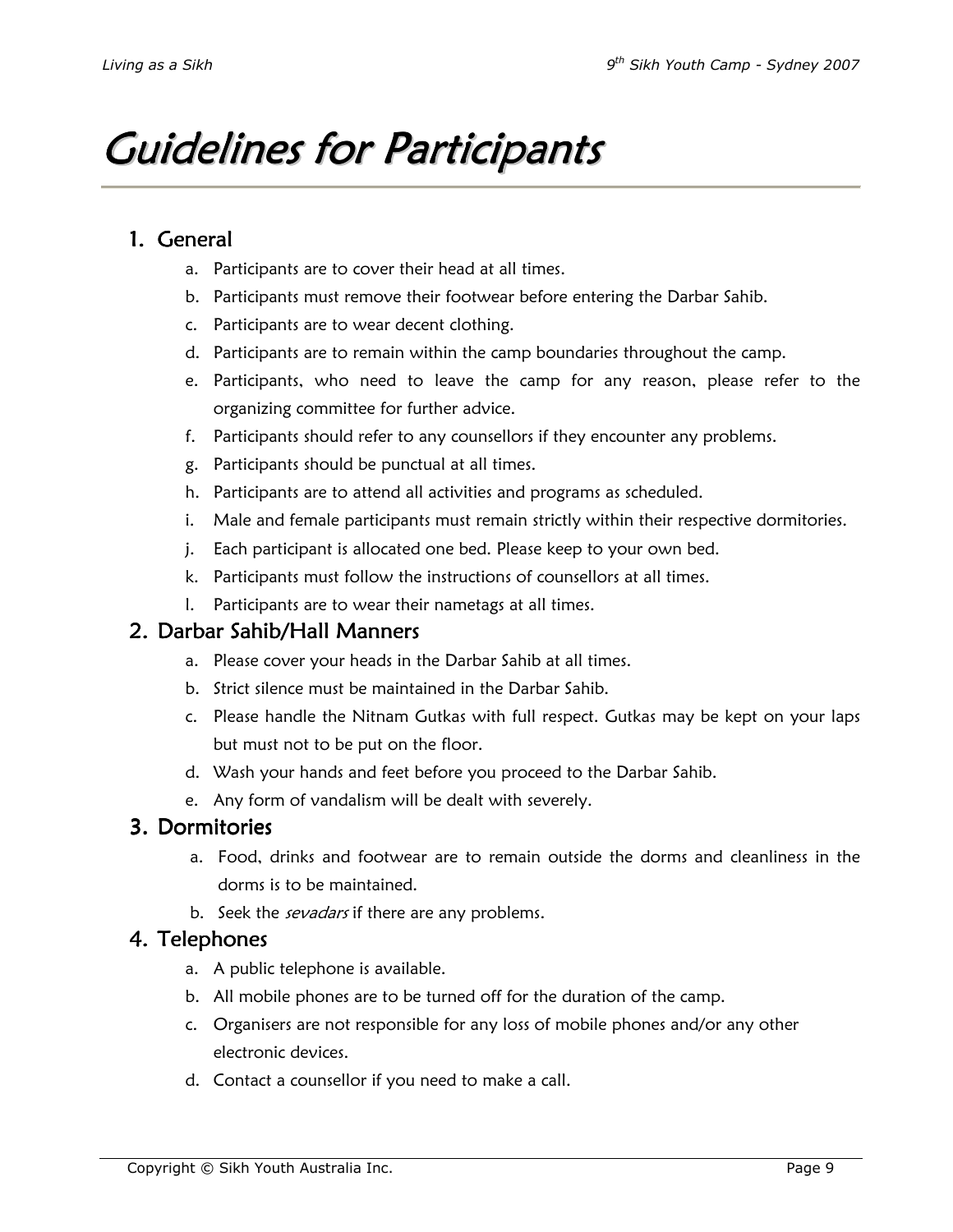# Kirtan Competition

The Kirtan Competition is on again. May the best Jatha win this highly competitive event!

#### MARKS

Marks will be given for:

- 1. General presentation presenting a good image. Can *Shabads* be heard with clarity?
- 2. Control of voices (musical pitch)
- 3. Keeping to rhythm

Extra marks will be awarded if you have your own dedicated percussionist – tabla or dholki player.

The Youth Camp Committee can only do any variations to the rules.

#### KIRTAN

• Each jatha shall present four *Shabads* and one rendition of the Theme *Shabad*:

#### ਗੁਰਬਾਣੀ ਇਸੂ ਜਗ ਮਹਿ ਚਾਨਣੂ ਕਰਮਿ ਵਸੈ ਮਨਿ ਆਏ ॥੧॥ (੬੭–੧੦, ਸਿਰੀਰਾਗੂ, ਮਃ ੩)

Gurbani eis jug meh chanan ,karma vasa man aye Gurbani is the Light to illuminate this world; by His Grace, it comes to abide within the mind

#### …utilising their own music.

- Every *Shabad* is to be presented in Gurbani (Gurmukhi), appropriately explained and lead by a different member of the Jatha.
- *Vaja* and *tabla* may be played by the few who are skilled in this instrument. Any musical instrument may be utilised or the *Shabads* may be presented without any musical instruments whatsoever!

#### PROJECT WORK

- The rendition of the Theme *Shabad* must incorporate **all four lines** but Jathas may sing an English version complementing the Gurmukhi. It can also be presented in the form of a play incorporating the Theme Shabad.
- All Jathas will present their theme songs on Saturday's PRESENTATION NIGHT.
- Other project work may also be presented (only after consultation with the Camp Delivery Team) on Presentation Night. This can be done by individuals and/or groups (Jatha Groups or Age Groups).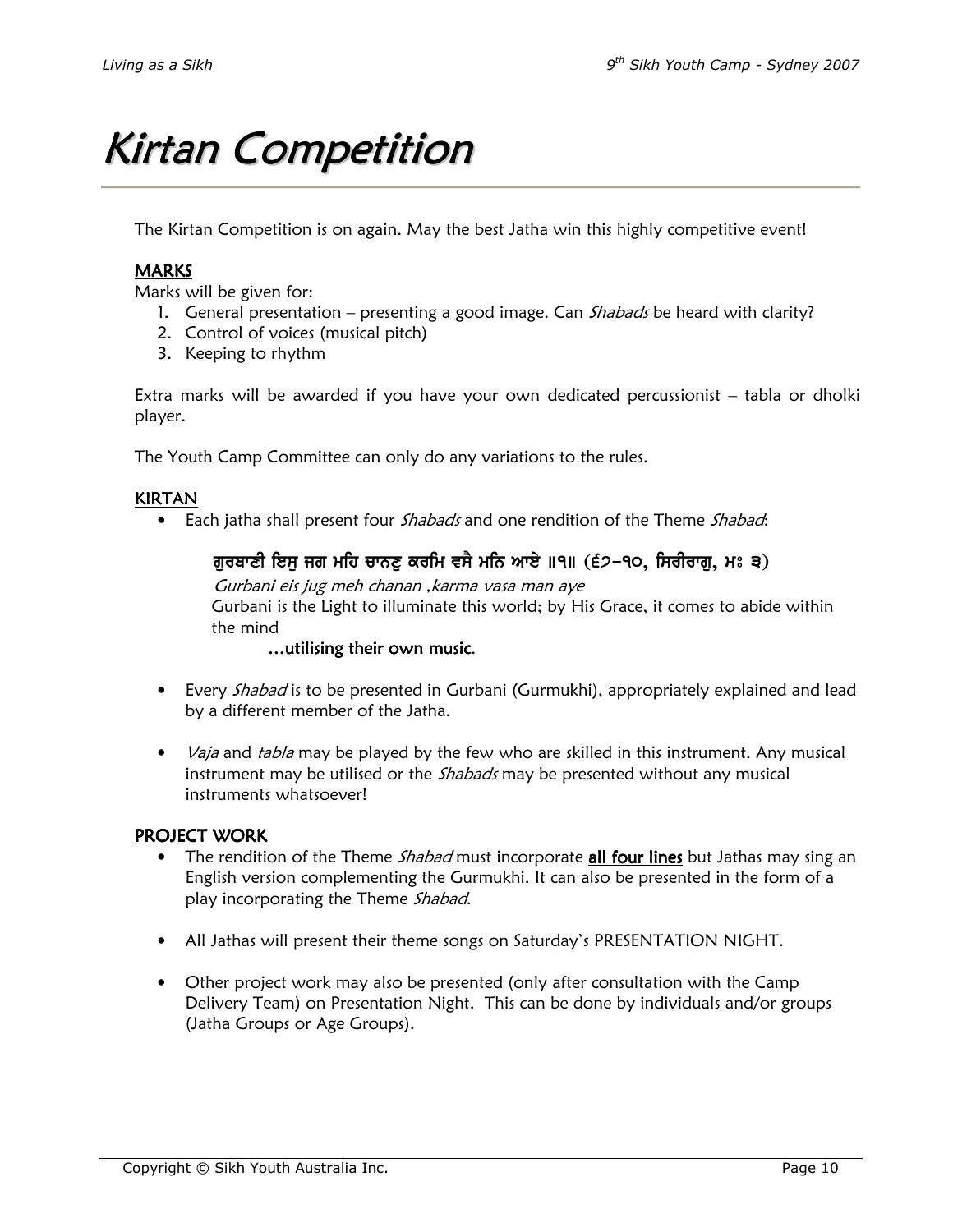# Theme of the Camp

## Living as a Sikh

### SLOGAN

"Realization of Truth is higher than all else…

Higher still is Truthful Living." (Guru Nanak)

### WHAT DOES LIVING AS A SIKH INVOLVE:

- Respecting others and yourself
- Nam Japna (Mediate/Simran)
- Kirat Karni (Honest earning for living)
- Vand Chakna (Share with needy or less fortunate)
- Belief in Sri Guru Granth Sahib Ji and a commitment to learn and live life as per Gurbani.

### AT THIS CAMP WE WILL STUDY:

- Sri Guru Granth Sahib its compilation, history, sources of Bani and the status of the Living Guru.
- Living as a Sikh what does Sri Guru Granth Sahib Ji say and self-reflection on living as a Sikh.
- Place of Kirtan in Sikhism
- Aspirations of Today's Young Sikhs
- Religious ceremonies associated with a Sikhs daily life and rituals practiced.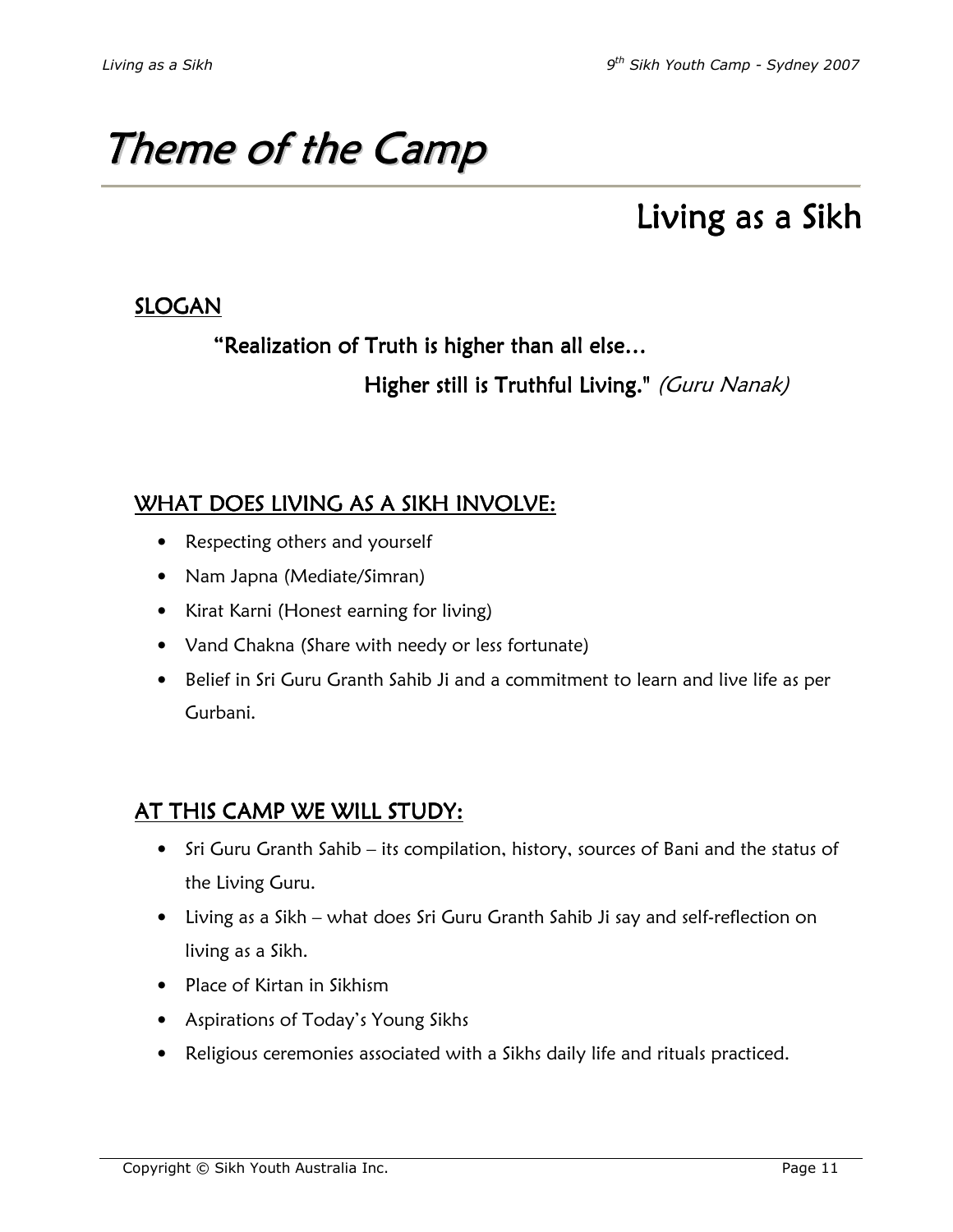# Living as a Sikh

## Personal Reflections

Reflections in life are helpful in assessing your journey in life as a Sikh. Few core questions (depending upon your age and life experiences) help you to reflect your life as a Sikh and help strengthen your belief. This is for individuals to answer honestly by themselves and not in a group as self-assessment only. These questions are based on Sikh Rehyat Maryada and Sri Guru Granth Sahib Ji and are not listed in any hierarchical way.

#### Respect Others/Equality

- Do you respect your parents?
- $\Box$  Do you talk politely with family and others?
- Are you truthful with yourself and others?
- Do you treat other women as you treat your mother/sister/daughter and all other men as your father/brother/son, while dealing with them in day-to-day life?
- □ Do you engage in sexual relationship other than your own spouse?
- Do you believe in caste system?

#### **Respecting Yourself**

- Do you take tobacco or drugs?
- Do you eat meat of an animal slaughtered in Muslim way?
- $\Box$  Do you dishonor or cut your hair from any part of your body?
- Do you maintain good healthy habits?

#### Honest Living/Kirat Karni

- $\Box$  Are you honest in your dealing with others?
- $\Box$  Do you earn living by honest and ethical means?
- **a** Are you contented with what God gives?

#### Sharing/Giving/Sewa

- $\Box$  Do you practice and believe in sharing?
- $\Box$  Do you help poor and needy?
- $\Box$  Do you do Sewa or live for others?

#### Gurbani/Simran

- □ Can you read Gurmukhi?
- Do you recite 5 Bani's & do Naam Japna daily?
- □ Can you recite Keertan and know the significance of Music?

#### Commitment to Life-Long Learning

- Do you believe in Sri Guru Granth Sahib Ji as the ONLY Living Guru and teacher?
- □ Are you keen to learn more about Sikhism, its philosophy and history?
- Do you respect other religions?
- Do you go to the Guruduwara and know its significance as an institution and its protocols?
- Do you know all Sikh Ceremonies (and can you differentiate between a Sikh Religious Ceremony and a Cultural Celebration and importance of moderation)?
- Do you have 5K's as per Sikh Rehat Maryada and if not, do you aspire to have all 5K's and follow Sikh Rehat Maryada (including taking part in Amrit Sanchar/Kande Di Pahul – the Amrit Initiation Ceremony)?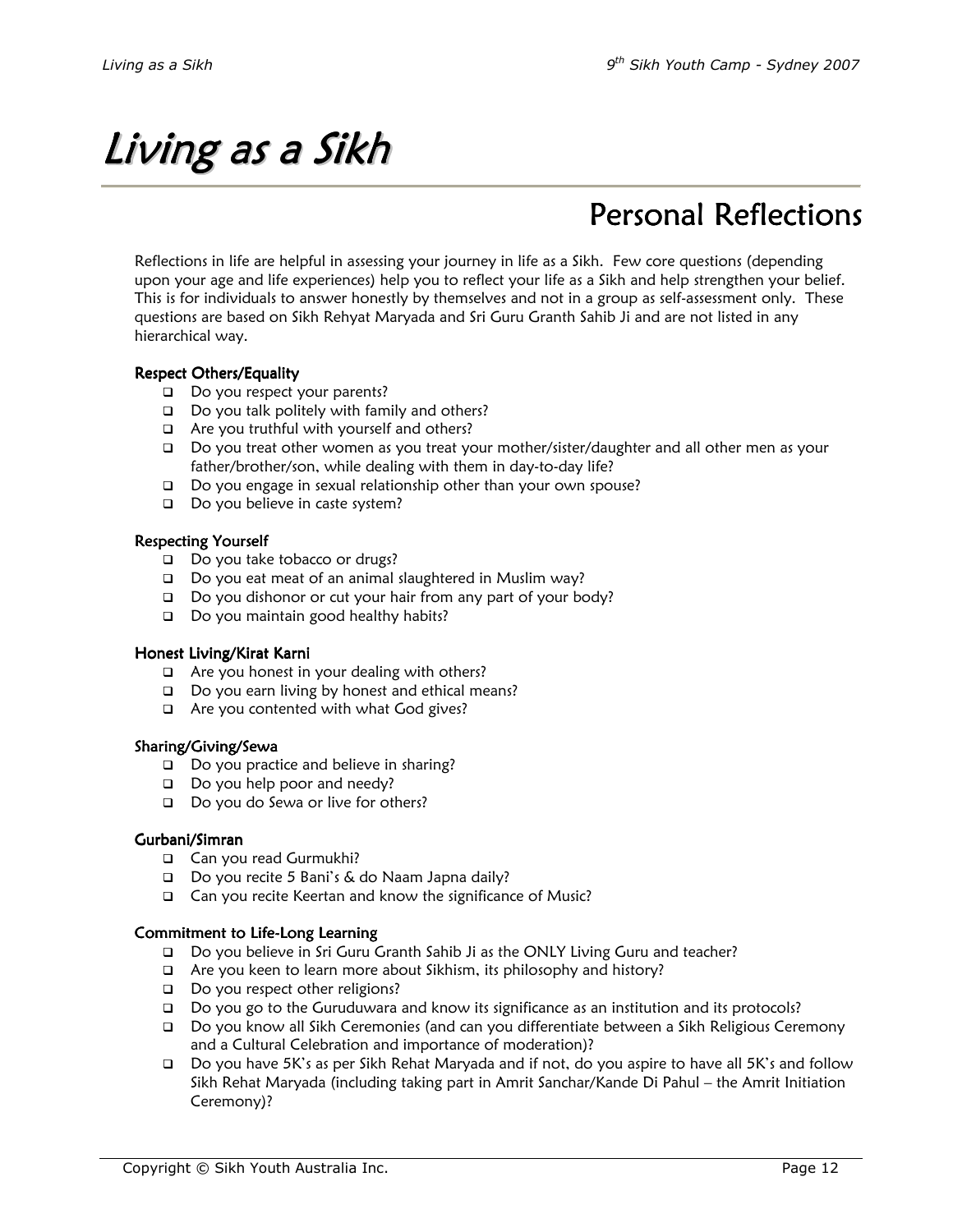# Living as a Sikh

## What does Sri Guru Granth Sahib Ji Say

ਗੁਰੁ ਗ੍ਰੰਥ ਸਾਹਿਬ ਦੇ ਪੰਨਾ ੩੦੫, ਸਤਰ ੧੬, ਤੇ ਗੁਰੁ ਰਾਮਦਾਸ ਜੀ ਸਪੱਸ਼ਟ ਕਰਦੇ ਹਨ :

 $H$  $S$   $B$   $\parallel$  (304-9 $\epsilon$ ) Fourth Mehl

### ਗੁਰ ਸਤਿਗੁਰ ਕਾ ਜੋ ਸਿਖੂ ਅਖਾਏ ਸੂ ਭਲਕੇ ਉਠਿ ਹਰਿ ਨਾਮੂ ਧਿਆਵੈ ॥ (੩੦੫-੧੬, ਗਊੜੀ, ਮਃ ੪)

Gur sat gur ka jo sikh akhai so balka uth har nam dehai One who calls himself a Sikh of the Guru, the True Guru, shall rise in the early morning hours and meditate on the Lord's Name.

### ਉਦਮ ਕਰੇ ਭਲਕੇ ਪਰਭਾਤੀ ਇਸਨਾਨ ਕਰੇ ਅੰਮਿਤ ਸਰਿ ਨਾਵੈ ॥ (੩੦੫-੧੭, ਗੳੜੀ, ਮਃ ੪)

Upon arising early in the morning, he is to bathe, and cleanse himself in the pool of nectar.

### ਉਪਦੇਸਿ ਗੁਰੂ ਹਰਿ ਹਰਿ ਜਪੁ ਜਾਪੈ ਸਭਿ ਕਿਲਵਿਖ ਪਾਪ ਦੋਖ ਲਹਿ ਜਾਵੈ ॥ (੩੦੫−੧੮, ਗਊੜੀ, ਮਃ ੪) Following the Instructions of the Guru, he is to chant the Name of the Lord, Har, Har. All sins, misdeeds and negativity shall be erased.

ਫਿਰਿ ਚੜੈ ਦਿਵਸ ਗੁਰਬਾਣੀ ਗਾਵੈ ਬਹਦਿਆ ਉਠਦਿਆ ਹਰਿ ਨਾਮ ਧਿਆਵੈ ॥ (੩੦੫-੧੮, ਗਊੜੀ, ਮਃ੪) Then, at the rising of the sun, he is to sing Gurbani; whether sitting down or standing up, he is to meditate on the Lord's Name.

ਜੋ ਸਾਸਿ ਗਿਰਾਸਿ ਧਿਆਏ ਮੇਰਾ ਹਰਿ ਹਰਿ ਸੋ ਗੁਰਸਿਖ ਗੁਰੂ ਮਨਿ ਭਾਵੈ ॥ (੩੦੫-੧੯, ਗਊੜੀ, ਮਃ ੪) One who meditates on my Lord, Har, Har, with every breath and every morsel of food - that GurSikh becomes pleasing to the Guru's Mind.

ਜਿਸ ਨੋ ਦਇਆਲੂ ਹੋਵੈ ਮੇਰਾ ਸੁਆਮੀ ਤਿਸੂ ਗੁਰਸਿਖ ਗੁਰੂ ਉਪਦੇਸੂ ਸੁਣਾਵੈ ॥ (੩੦੬–੧, ਗਊੜੀ, ਮਃ ੪) That person, unto whom my Lord and Master is kind and compassionate upon that GurSikh, the Guru's Teachings are bestowed.

ਜਨ ਨਾਨਕ ਧੜਿ ਮੰਗੈ ਤਿਸ ਗਰਸਿਖ ਕੀ ਜੋ ਆਪਿ ਜਪੈ ਅਵਰਹ ਨਾਮ ਜਪਾਵੈ ॥੨॥ (੩੦੬-੨, ਗੳੜੀ, ਮਃ ੪) Servant Nanak begs for the dust of the feet of that GurSikh, who himself chants the Naam, and inspires others to chant it. ||2||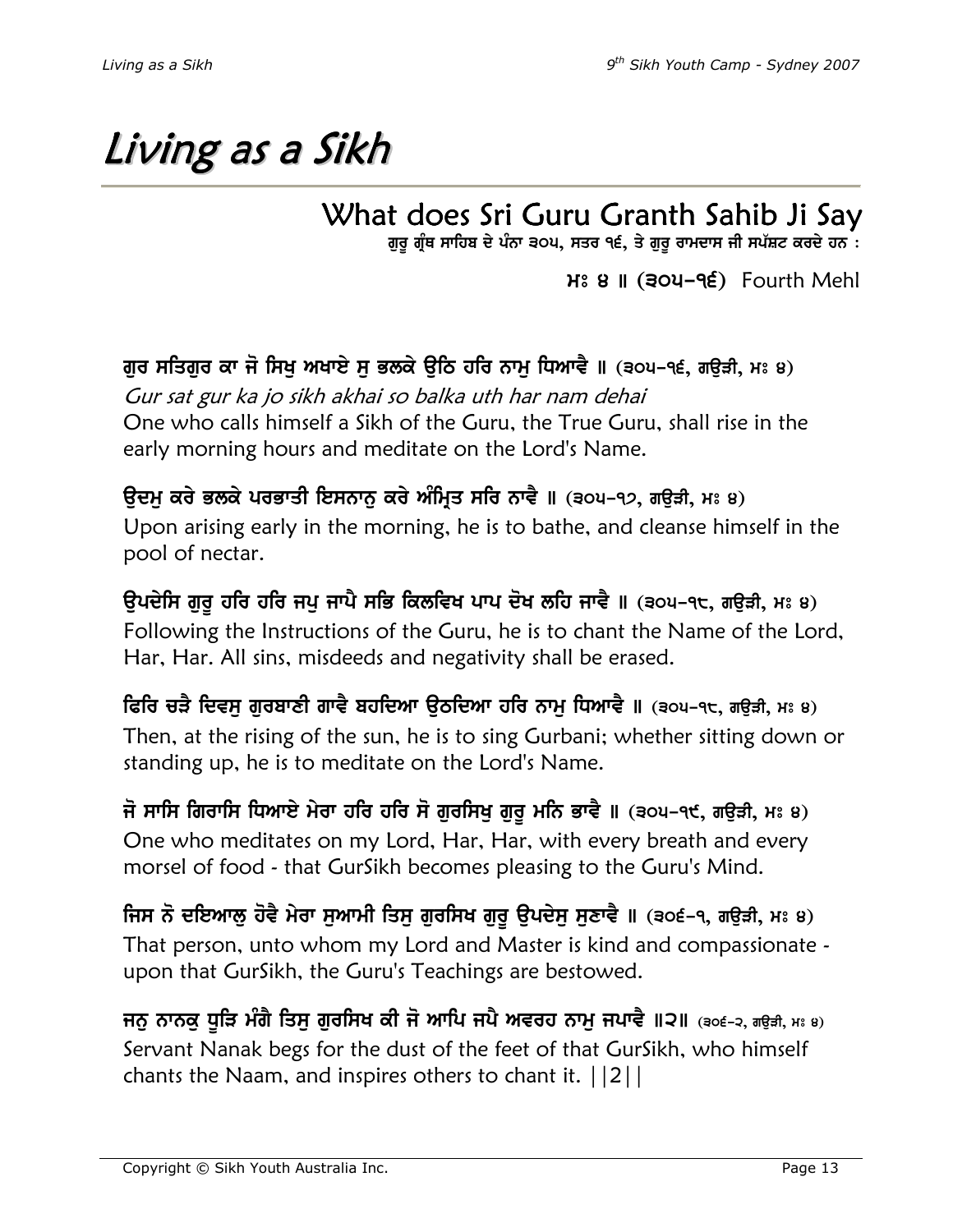# Adi Granth

## **Compilation & History**

Prithia (Brother of Guru Arjan) was composing his own religious hymns, which he described as compositions of Guru Nanak and his successors. The ignorant people did not have sufficient intelligence to discriminate. Guru Arjan, therefore, felt the need to lay down rules to guide his followers in their daily religious duties. He made plans for the compilation of Adi Granth. For that purpose he chose a secluded spot outside the city, which is now called Ramsar. He got a tank excavated there. Tents were erected for the accommodation. Guru Arjan took abode near the tank and dictated hymns to Bhai Gurdas who wrote them down. The verses were arranged according to Rags or musical measures. The hymns of the first Guru came first as Mohalla 1 (read as Mohalla pehla), then those of the second Guru- Mohalla II (read as Mohalla Duja) and so on. After the Bani of the Gurus, came the verses of the Bhagats or the Indian saints. The hymns of the Adi Granth were thus set according to thirty-one Indian Classical Ragas.

When the composition was completed, the Guru then wrote Mandawni as a conclusion and affixed his seal thereto:

- "Three things have been put into the vessel- truth, patience, and meditation.
- The ambrosial Name of God, the support of all, hath also been put therein.

He who eateth and digesteth it, shall be saved.

- This provision should never be abandoned; ever clasp it to your hearts.
- By remembering God's feet, we cross the world of Maya; Nanak, everything is extension of God."

(Mundawni Mohalla 5, p-1429)

After this the Guru uttered the following Slok:

"I can't appreciate what Thou didst for me, and yet Thou madest me worthy. I am virtue less;

I possess no merit, and yet Thou Thyself hast compassion on me.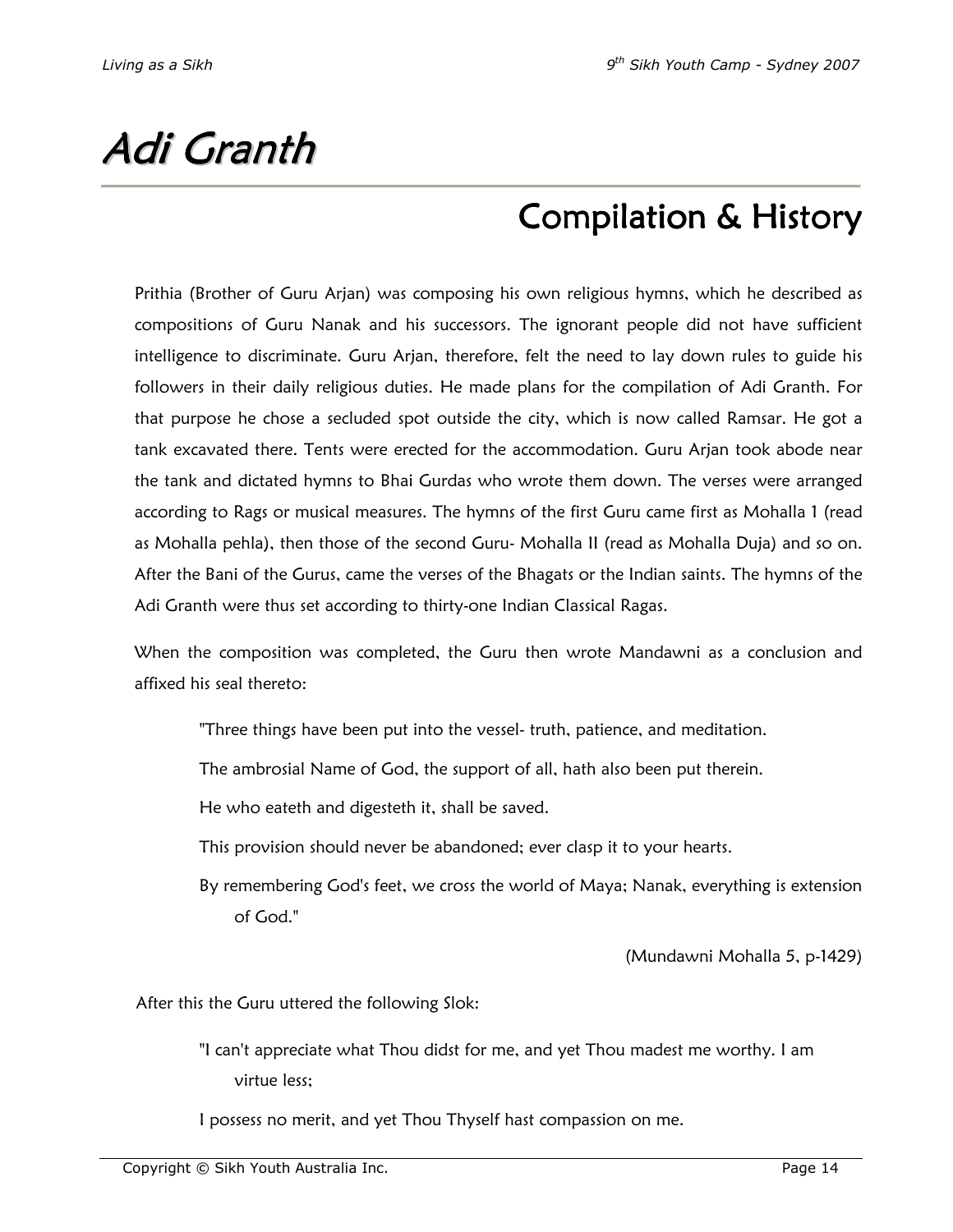Thou showest compassion and kindness unto me; I have found true Guru, the friend.

Nanak, If I obtain the Name, I shall live, and my body and soul shall be refreshed."

(Slok Mohalla 5, p-1429)

This Sacred Scripture(pothi) or volume is God incarnate, says Guru Arjan.It was completed on 15 August 1604. Bhai Banno took the hand-written text to Lahore to get it bound. The Scripture was finally taken, in the form of a procession, from Ramsar to Haimandir.It was formally installed in the sanctum-sanctorum of the Harmandir for the first time on 30th August 1604.This day has since been celebrated each year as the first Parkash Diwas or the 'Day of first installation' by the entire Sikh world. Bhai Budda ji was appointed the first granthi (priest) or the official reader of the Scripture. At the time of installation he opened the volume at random and read out the hymn from there. The said Humannama(decree) is on page 783 of the printed volume, which reads as follows:

ਸੁਹੀ ਮਹਲਾ ਪ $\parallel$  (2੮੩-੧੫) Soohee, Fifth Mehl:

ਸੰਤਾ ਕੇ ਕਾਰਜਿ ਆਪਿ ਖਲੋਇਆ ਹਰਿ ਕੰਮ ਕਰਾਵਣਿ ਆਇਆ ਰਾਮ ॥ (2੮੩-੧੬, ਸੂਹੀ, ਮਃ ੫) The Lord Himself has stood up to resolve the affairs of the Saints; He has come to complete their tasks.

ਧਰਤਿ ਸੁਹਾਵੀ ਤਾਲੁ ਸੁਹਾਵਾ ਵਿਚਿ ਅੰਮ੍ਰਿਤ ਜਲੁ ਛਾਇਆ ਰਾਮ ॥ (੭੮੩–੧੬, ਸੁਹੀ, ਮਃ ੫) The land is beautiful, and the pool is beautiful; within it is contained the Ambrosial Water.

ਅੰਮ੍ਰਿਤ ਜਲ ਛਾਇਆ ਪੂਰਨ ਸਾਜ ਕਰਾਇਆ ਸਗਲ ਮਨੋਰਥ ਪੂਰੇ ॥ (੭੮੩-੧੭, ਸੂਹੀ, ਮਃ ੫) The Ambrosial Water is filling it, and my job is perfectly complete; all my desires are fulfilled.

### ਜੈ ਜੈ ਕਾਰੂ ਭਇਆ ਜਗ ਅੰਤਰਿ ਲਾਥੇ ਸਗਲ ਵਿਸੁਰੇ ॥ (੭੮੩−੧੭, ਸੁਹੀ, ਮਃ ੫)

Congratulations are pouring in from all over the world; all my sorrows are eliminated.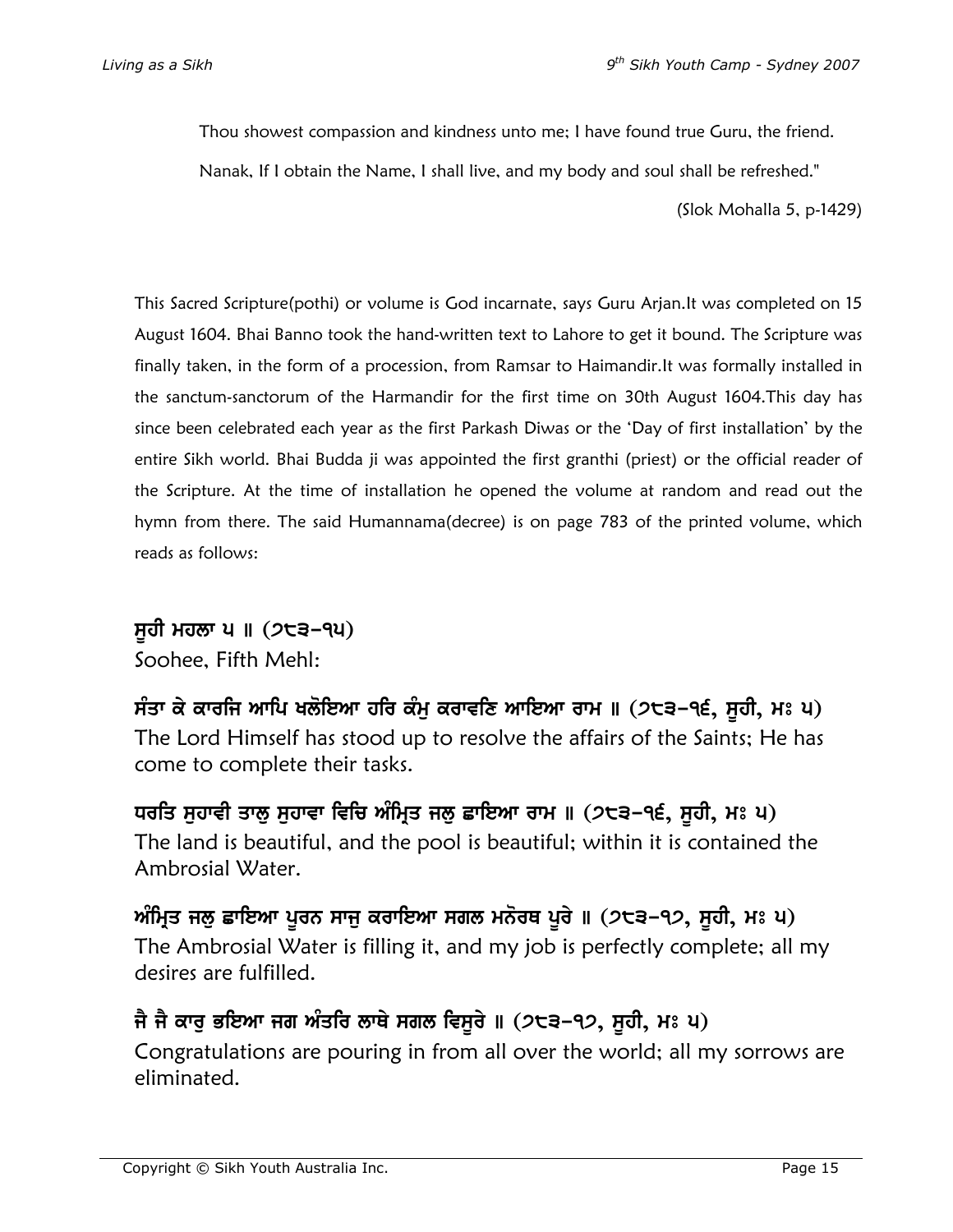### ਪੁਰਨ ਪੁਰਖ ਅਚੁਤ ਅਬਿਨਾਸੀ ਜਸੁ ਵੇਦ ਪੁਰਾਣੀ ਗਾਇਆ ॥ (੭੮੩−੧੮, ਸੂਹੀ, ਮਃ ੫)

The Vedas and the Puraanas sing the Praises of the Perfect, Unchanging, Imperishable Primal Lord.

### ਅਪਨਾ ਬਿਰਦੂ ਰਖਿਆ ਪਰਮੇਸਰਿ ਨਾਨਕ ਨਾਮੂ ਧਿਆਇਆ ॥੧॥ (੭੮੩–੧੯, ਸੂਹੀ, ਮਃ ੫) The Transcendent Lord has kept His promise, and confirmed His nature; Nanak meditates on the Naam, the Name of the Lord. ||1||

The second Historic event when Hukamnama was taken, took place on 7th October 01708 at Nanded (Maharashtra). It was the time when Guru Gobind Singh bestowed pontifical status on the Granth Sahib and bowed himself before it. The Adi Granth came to be called Guru Granth Sahib. Guru Gobind Singh immersed his spirit in the Guru Granth Sahib and his physical being in the Khalsa Panth.The Hukamnama taken at that ceremonious occasion appears on page 1000 of the SGGS is given below:

 $H \bar{g}$  ਮਹਲਾ ਪ ॥ (9000-2) Maaroo, Fifth Mehl:

### ਖੁਲਿਆ ਕਰਮੂ ਕ੍ਰਿਪਾ ਭਈ ਠਾਕੁਰ ਕੀਰਤਨੂ ਹਰਿ ਹਰਿ ਗਾਈ ॥ (੧੦੦੦−੭, ਮਾਰੂ, ਮਃ ੫) Good karma has dawned for me - my Lord and Master has become merciful. I sing the Kirtan of the Praises of the Lord, Har, Har.

ਸਮ ਥਾਕਾ ਪਾਏ ਬਿਸਾਮਾ ਮਿਟਿ ਗਈ ਸਗਲੀ ਧਾਈ ॥੧॥ (੧੦੦੦-੮, ਮਾਰੂ, ਮਃ ੫) My struggle is ended; I have found peace and tranquility. All my wanderings have ceased.  $||1||$ 

### ਅਬ ਮੋਹਿ ਜੀਵਨ ਪਦਵੀ ਪਾਈ ॥ (੧੦੦੦–੮, ਮਾਰੁ, ਮਃ ੫) Now, I have obtained the state of eternal life.

### ਚੀਤਿ ਆਇਓ ਮਨਿ ਪੁਰਖੁ ਬਿਧਾਤਾ ਸੰਤਨ ਕੀ ਸਰਣਾਈ ॥੧॥ ਰਹਾਉ ॥ (੧੦੦੦–੮, ਮਾਰੁ, ਮਃ ੫) The Primal Lord, the Architect of Destiny, has come into my conscious mind; I seek the Sanctuary of the Saints. ||1||Pause||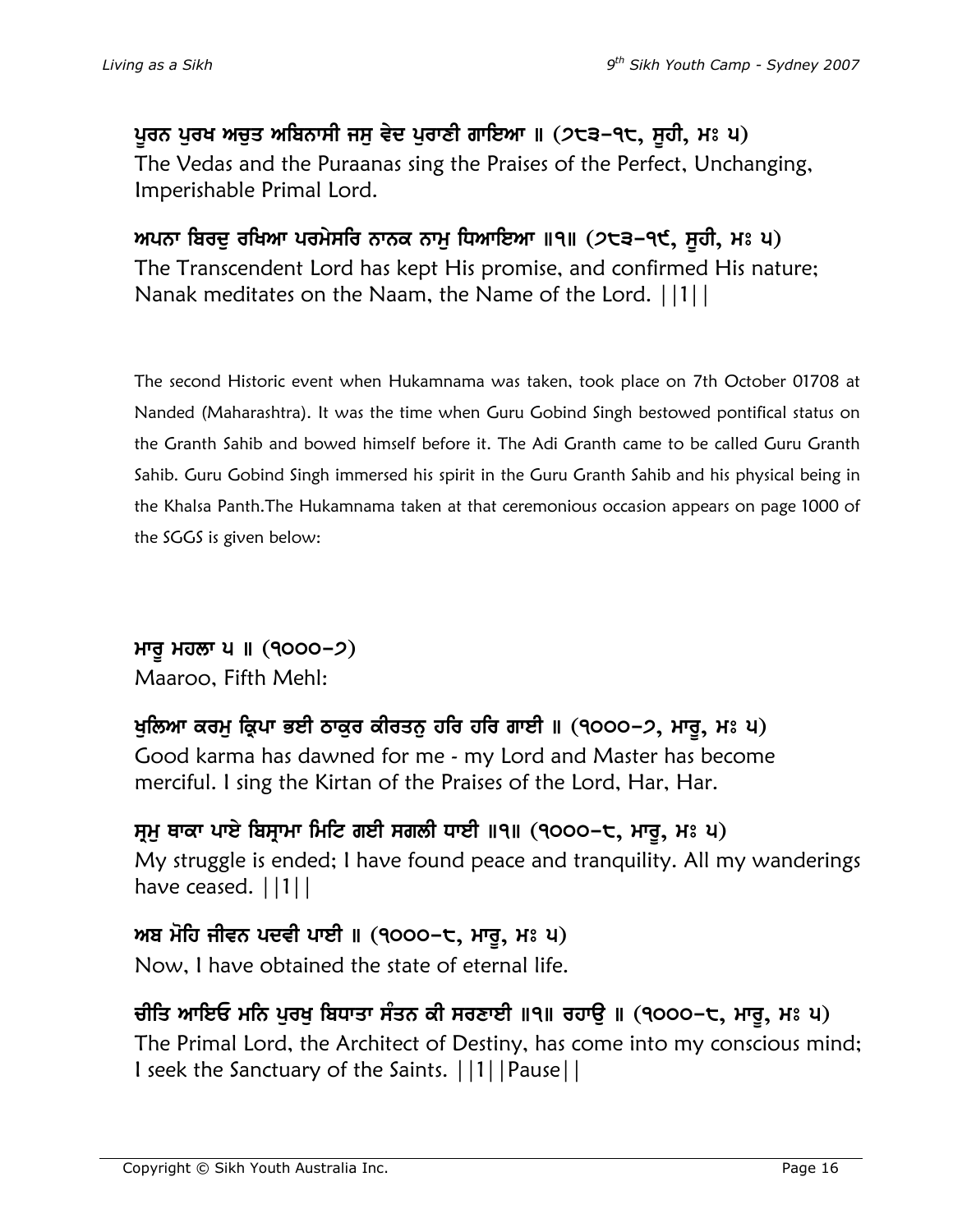### ਕਾਮ ਕ੍ਰੋਧ ਲੋਭ ਮੋਹ ਨਿਵਾਰੇ ਨਿਵਰੇ ਸਗਲ ਬੈਰਾਈ ॥ (੧੦੦੦–੯, ਮਾਰੂ, ਮਃ ੫)

Sexual desire, anger, greed and emotional attachment are eradicated; all my enemies are eliminated.

### ਸਦ ਹਜੂਰਿ ਹਾਜਰੂ ਹੈ ਨਾਜਰੂ ਕਤਹਿ ਨ ਭਇਓ ਦੁਰਾਈ ॥੨॥ (੧੦੦੦–੧੦, ਮਾਰੂ, ਮਃ ੫)

He is always ever-present, here and now, watching over me; He is never far away. ||2||

#### ਸੁਖ ਸੀਤਲ ਸਰਧਾ ਸਭ ਪੂਰੀ ਹੋਏ ਸੰਤ ਸਹਾਈ ॥ (੧੦੦੦-੧੦, ਮਾਰੂ, ਮਃ ੫)

In peace and cool tranquility, my faith has been totally fulfilled; the Saints are my Helpers and Support.

#### ਪਾਵਨ ਪਤਿਤ ਕੀਏ ਖਿਨ ਭੀਤਰਿ ਮਹਿਮਾ ਕਥਨ ਨ ਜਾਈ ॥੩॥ (੧੦੦੦-੧੧, ਮਾਰੂ, ਮਃ ੫)

He has purified the sinners in an instant; I cannot express His Glorious Praises. ||3||

### ਨਿਰਭਉ ਭਏ ਸਗਲ ਭੈ ਖੋਏ ਗੋਬਿਦ ਚਰਣ ਓਟਾਈ ॥ (੧੦੦੦-੧੧, ਮਾਰੂ, ਮਃ ੫)

I have become fearless; all fear has departed. The feet of the Lord of the Universe are my only Shelter.

### ਨਾਨਕੁ ਜਸੁ ਗਾਵੈ ਠਾਕੁਰ ਕਾ ਰੈਣਿ ਦਿਨਸੁ ਲਿਵ ਲਾਈ ॥੪॥੬॥ (੧੦੦੦−੧੨, ਮਾਰੁ, ਮਃ ੫)

Nanak sings the Praises of his Lord and Master; night and day, he is lovingly focused on Him.  $||4||6||$ 

The Hukamanama was also very relevant to the requirement of the occasion. It seemed as if God Himself was issuing the decree and asking mankind to sing praises of Hari i.e., God. Guru Gobind Singh also directed the Sikhs that they should henceforth consider Guru Granth Sahib the living Guru. Soon thereafter he breathed his last. Thus began the pontificate of the Guru Granth Sahib and the human society came under the protection of this Eternal Guru.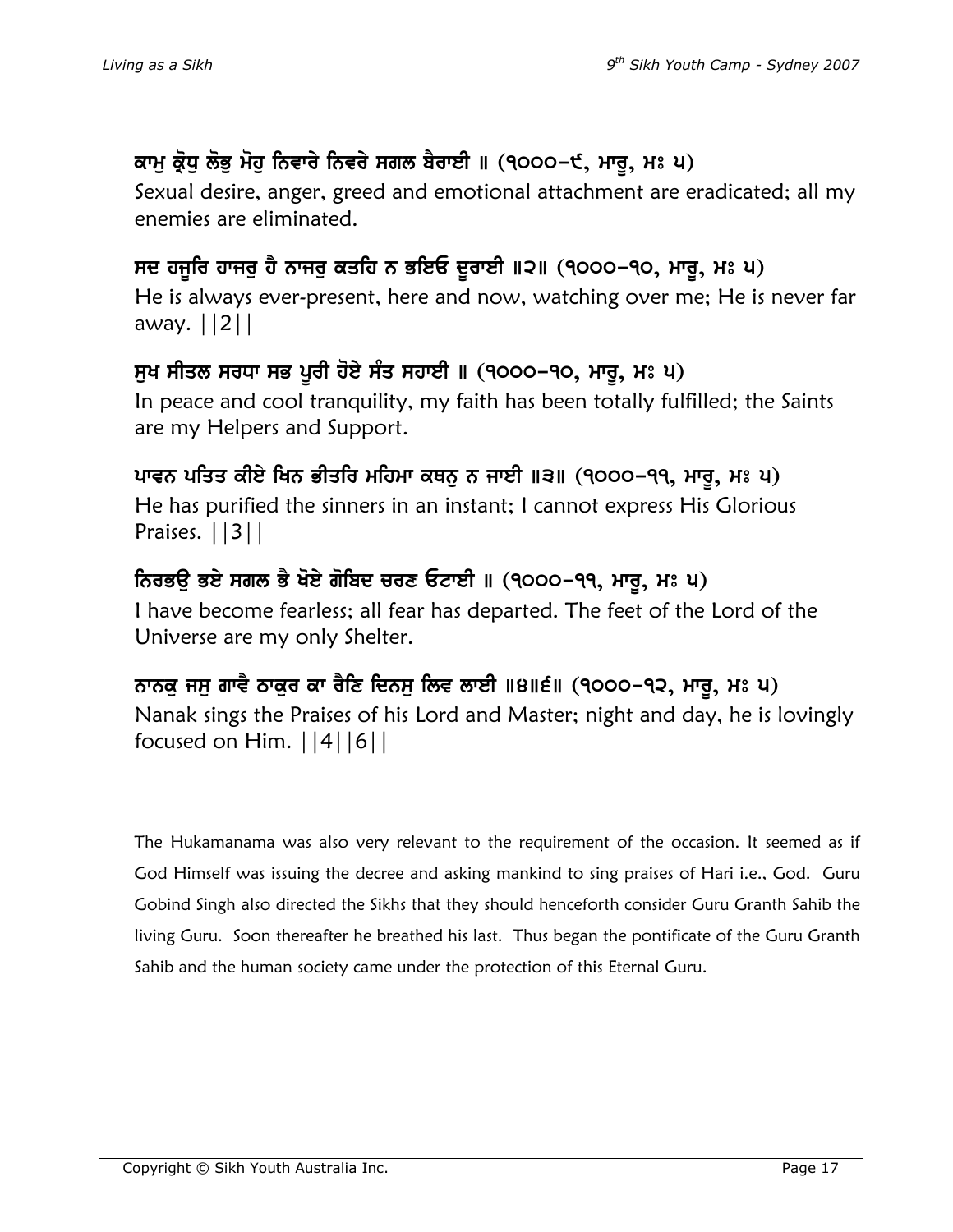# Sri Guru Granth Sahib Ji

## Compilation & History

Guru Granth Sahib is the scripture of the Sikhs. No Sikh ceremony is regarded as complete unless it is performed in the presence of Guru Granth Sahib. The Granth was written in Gurmukhi script and it contains the actual words and verses as uttered by the Sikh Gurus. Initially known as the Adi Granth, it was compiled by the fifth Guru Arjan and installed in 1604, in the Harimander Sahib (known as Golden Temple), Amritsar. The tenth Guru Gobind Singh added to the Adi Granth the composition of his father, Guru Tegh Bahadur. It is believed that four copies of the Granth Sahib were prepared; the first one was sent to the Harimander Sahib at Amritsar, the second to Anandpur, the third to Patna and the fourth was kept by him at Nander. Guru Gobind Singh did not include his own verses in the Granth due to his modesty and humility.

When Guru Gobind Singh ended the line of living Sikh Gurus by raising the Adi Granth to the status of a permanent Guru and renamed it Guru Granth Sahib. He then commanded the Sikhs that it was to be revered as the body and spirit of the Ten Gurus.

Guru Granth Sahib consists of 1430 pages. It contains the Banis (the sacred compositions) of the first five Gurus and the ninth Guru as well as a number of passages of verses written by several saints from Muslims, Hindus and even so called "untouchable". This was done to demonstrate the Sikh respect for other saints and tolerance for all faiths. Altogether, Guru Granth Sahib includes 5894 Shabads (hymns or holy verses), which are arranged in 31 Ragas (musical measures). The first verse is Mool Mantar (or Mantra), the Root Verse, followed by daily prayer or Nitnem namely, Japji, Sodar and Kirtan Sohila. The remaining verses have been arranged according to their individual musical patterns or Ragas, which began with Siri Raga and end with Jai-jiwanti.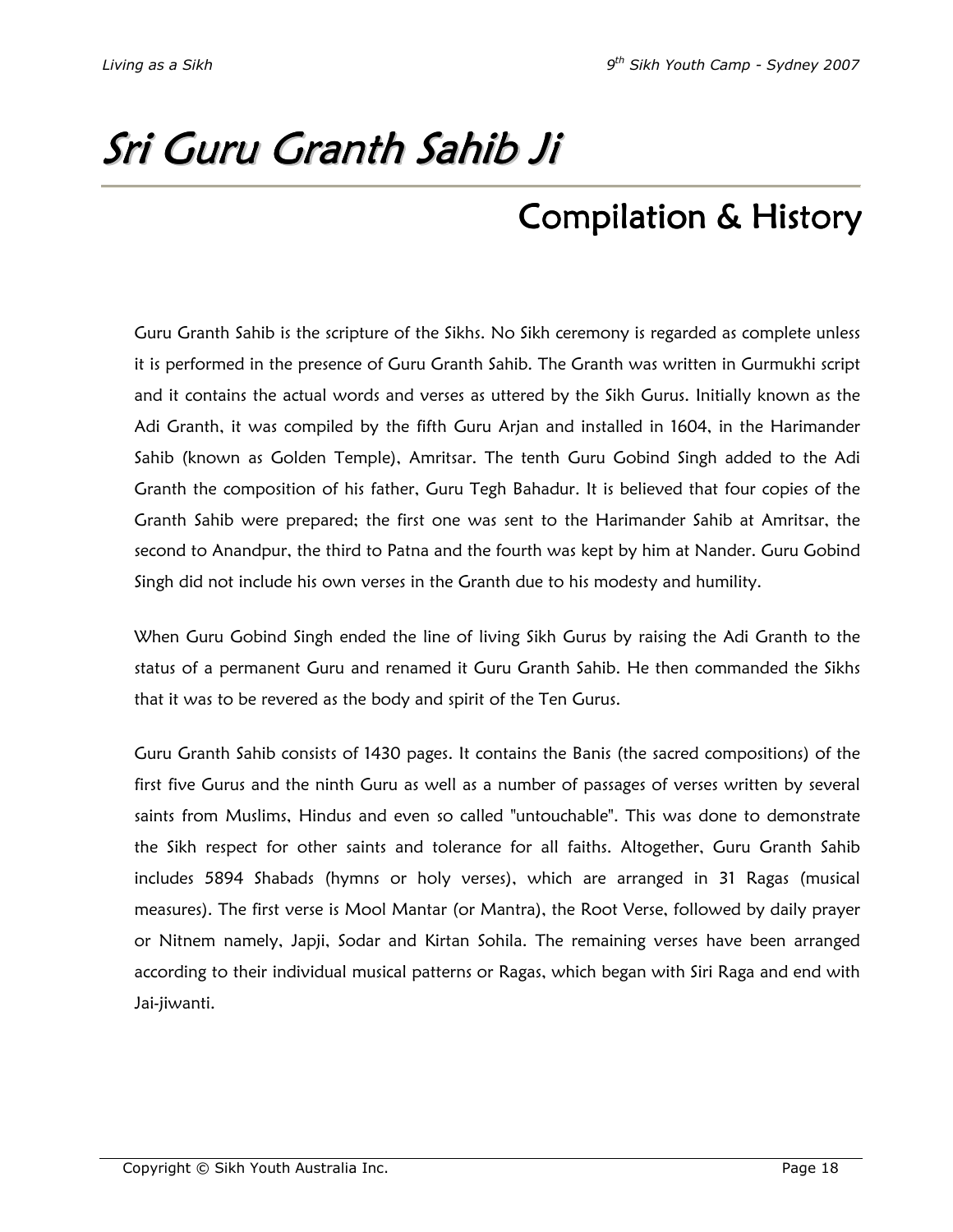Guru Granth Sahib is an anthology of prayers and hymns. Most of the hymns are addressed to God and often describe the devotee's condition: his aspirations and yearning, his agony in separation and his longing to be with Lord. The subject of Guru Granth Sahib is truth: how to live a truthful living, that is, an ultimate for an ideal person. As Guru Nanak states in the Mool Mantra, God is the Ultimate Truth and one has to cultivate those qualities, which are associated with him, in order to like Him. The basic concept behind the hymns is that sacred music, when sung or listened to with devotion and undivided attention, can link the individual's consciousness with God. A mind may become stable and enjoy the peace of His divine Presence, as listening to the hymns can exert a powerful influence on the mind and help to establish its communion with God.

In Guru Granth Sahib, revelation and Raga go hand in hand. The Gurus were emphatic about the religious value of sacred music or Kirtan and stressed its continuous use, as source of divine joy and bliss. Sacred music is fine art wedded closely to the spiritual theme. It is devotional music in praise of the Glory of God conveyed by melody and rhythm. The goal or objective of Kirtan is to put the individual soul in tune with God.

Guru Granth Sahib is a revelation of truth. It conveys the Word of the Master through His messengers on earth. It is universal in its scope. The greatness of Guru Granth Sahib lies not only in its being the holy scripture of the Sikhs but also in it being a general scripture available to mankind, intended for everybody, everywhere. The Granth also explains what Guru Nanak meant by a "perfect individual" or a Gurmukh. It is a remarkable storehouse of spiritual knowledge and teachings. It does not preach any rites or rituals but stresses meditation on the Name of God. Through its teachings, it can enable men and women to lead a purposeful and rewarding life while being productive members of a society. It seeks universal peace and the good of all mankind. Guru Granth Sahib also stresses the democratic way of life and the equality of all people. It teaches that we are Karm Yogis, that is, we reap what we sow. The emphasis is on moral actions, noble living and working for the welfare of all people. Respect and veneration for Guru Granth Sahib does not imply idol worship, but rather respect for a divine message, the ideas and ideals contained in the Sikh scripture. Meditation on the True Word, Satnam or the Wonderful Enlightener, Waheguru, or on any line of a verse in Guru Granth Sahib, may bring the true devotee or disciple to be in tune with God.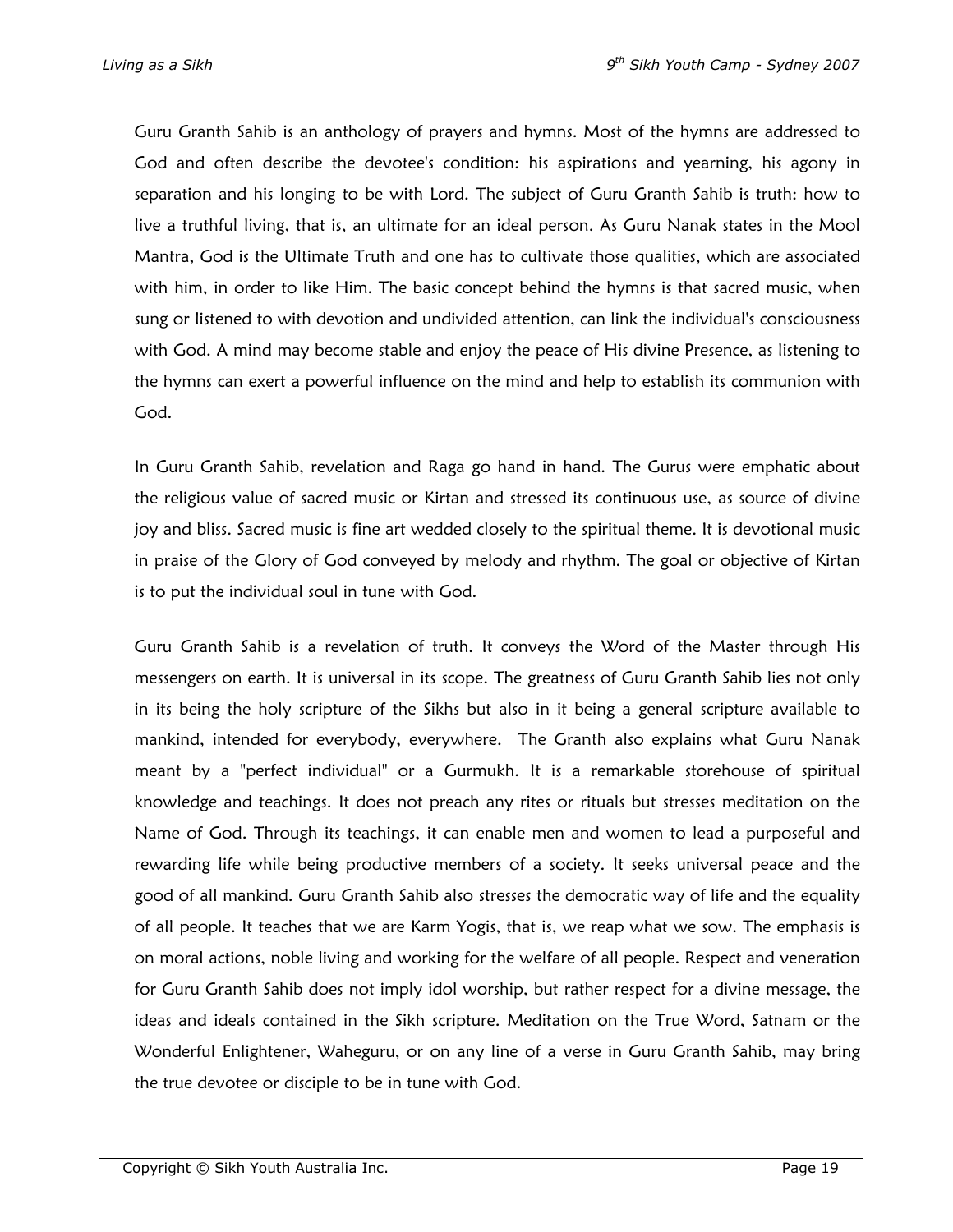# Sri Guru Granth Sahib Ji

# The Living Guru

### THE CONCEPT OF LIVING GURU IN SIKHISM

In Sikh religion the word 'Guru' is not denoted to its usual meaning such as a teacher or an expert or a guide or a human body, but this is composed of two words: GU and RU.

- GU means darkness and
- RU means Light i.e.

Light that dispels all darkness is called JOT OR DIVINE LIGHT

When Impersonal God manifested His attributes in person, that person was called Guru Nanak:

'Jot rup har aap gur nanak kahayo.' Swayas Bhattan- p-1408

Guru Nanak was thus the embodiment of Divine Light.

'In the true Guru (Nanak), He installed His Own Spirit,

Through him, God revealed Himself.' Asa di Var, pauri 6, p-466

Guru Nanak seated Bhai Lehna (later called Guru Angad) on his throne, placed five paise and a coco-nut before him, and then bowed to him declaring him as GURU ANGAD. When Guru ship was conferred on Guru Angad, he too became the embodiment of Divine Light.

| 'Jot uha jugat sai, seh kaya pher paltiae.' | Sata Balwand, p-966      |
|---------------------------------------------|--------------------------|
| The Divine Light was the same,              |                          |
| The Way and Mode were the same,             |                          |
| The Master had merely changed the body.'    | Translation of the above |

The most important point to remember here is that the people bowed to Guru Angad ONLY when JOT was installed in him. No body bowed to him before the Guru ship, which means the Sikhs did not bow to the human body (of Guru Angad) because human body was not Guru, but to the Divine Light, which was passed on to that body by Guru Nanak.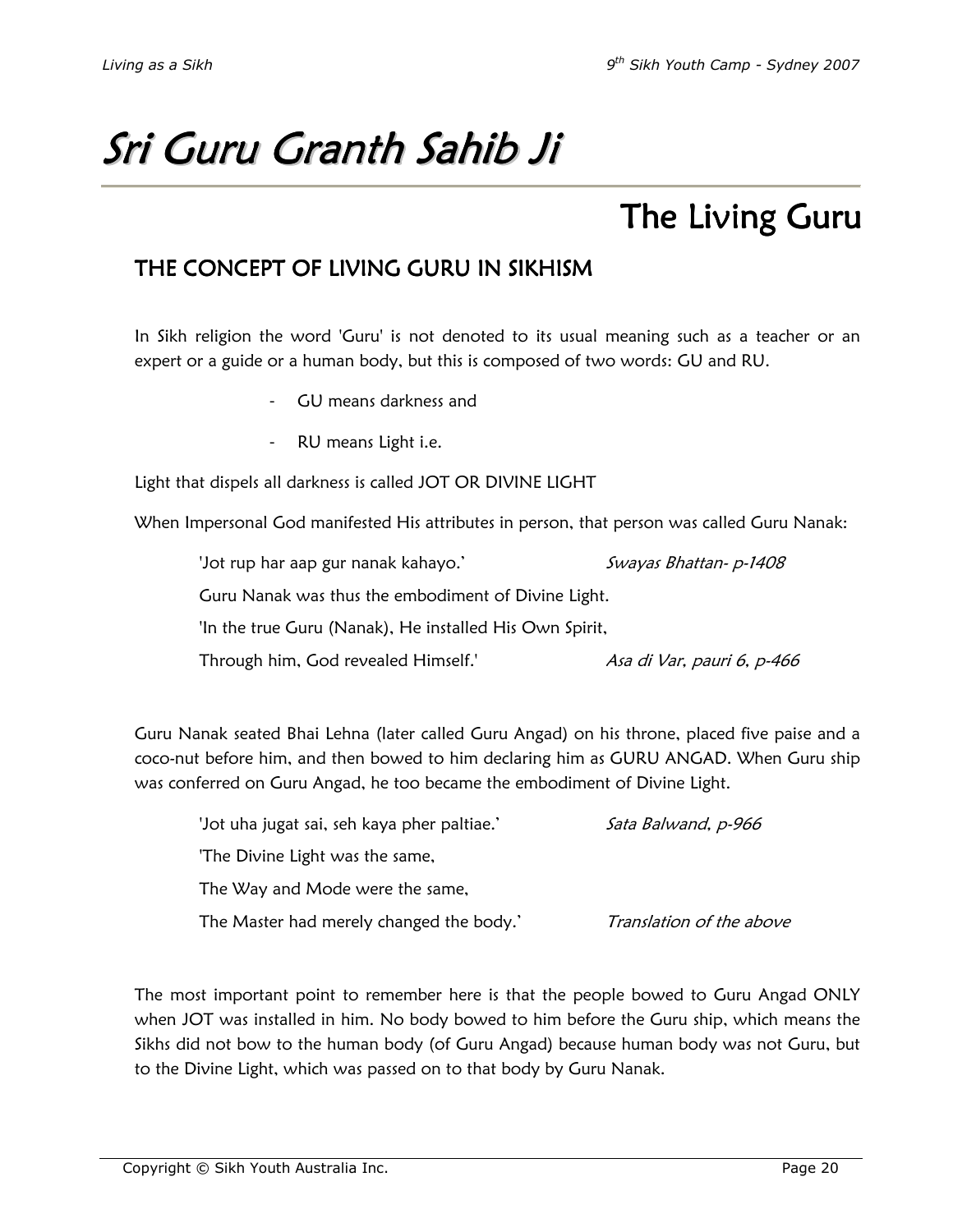The same process of conferring the Guru ship continued till the tenth Guru. Then the tenth Master, Guru Gobind Singh seated the Adi Granth (the Holy Scripture- the Divine Word) on the throne of Guru Nanak, placed five paise and a coco- nut before it and then bowed declaring it as the Last Guru for ever. When the Guru ship was passed on, Guru Granth Sahib too became the embodiment of Divine Light. It should, therefore, be remembered very clearly that bowing before Guru Granth Sahib as Sikhs do, is not a bowing before a book, but it is a bowing before the Divine Light or JOT (Guru) which was passed on when the Guru ship was conferred upon it.

In Sikh religion the word 'Guru' has been used in three inter-related aspects:

Firstly it is used for God, the All-Pervading Divine Spirit, and the Divine Light: The Guru is Beneficent, the Sanctuary of peace, The Guru is the Light of three worlds, He is the Eternal Being, O Nanak, he who believeth in Him, attaineth peace.' Slok Mohalla 1, p-137

'The Guru is All-Powerful, The Guru is the Formless Lord, The Guru is the Highest, Fathomless and Limitless, Ineffable is His praise; what can a sayer say?' Sin Rag Mohalla 5, p-52

'The Guru is Infinite God Himself Nanak, meditate upon such a Guru day and night.' Asa Mohalla 5, p-387

Secondly the word 'Guru' is also used for Guru Nanak, as he was the Embodiment of God's Light:

| 'Guru Nanak is the perfect Guru,           |                          |
|--------------------------------------------|--------------------------|
| With the true Guru I meditateth upon God.' | Ramkali Mohalla 4, p-882 |
|                                            |                          |

'Guru Nanak is the true Guru, The true Guru taketh me to God.' Kanra Mohalla 4, p-1310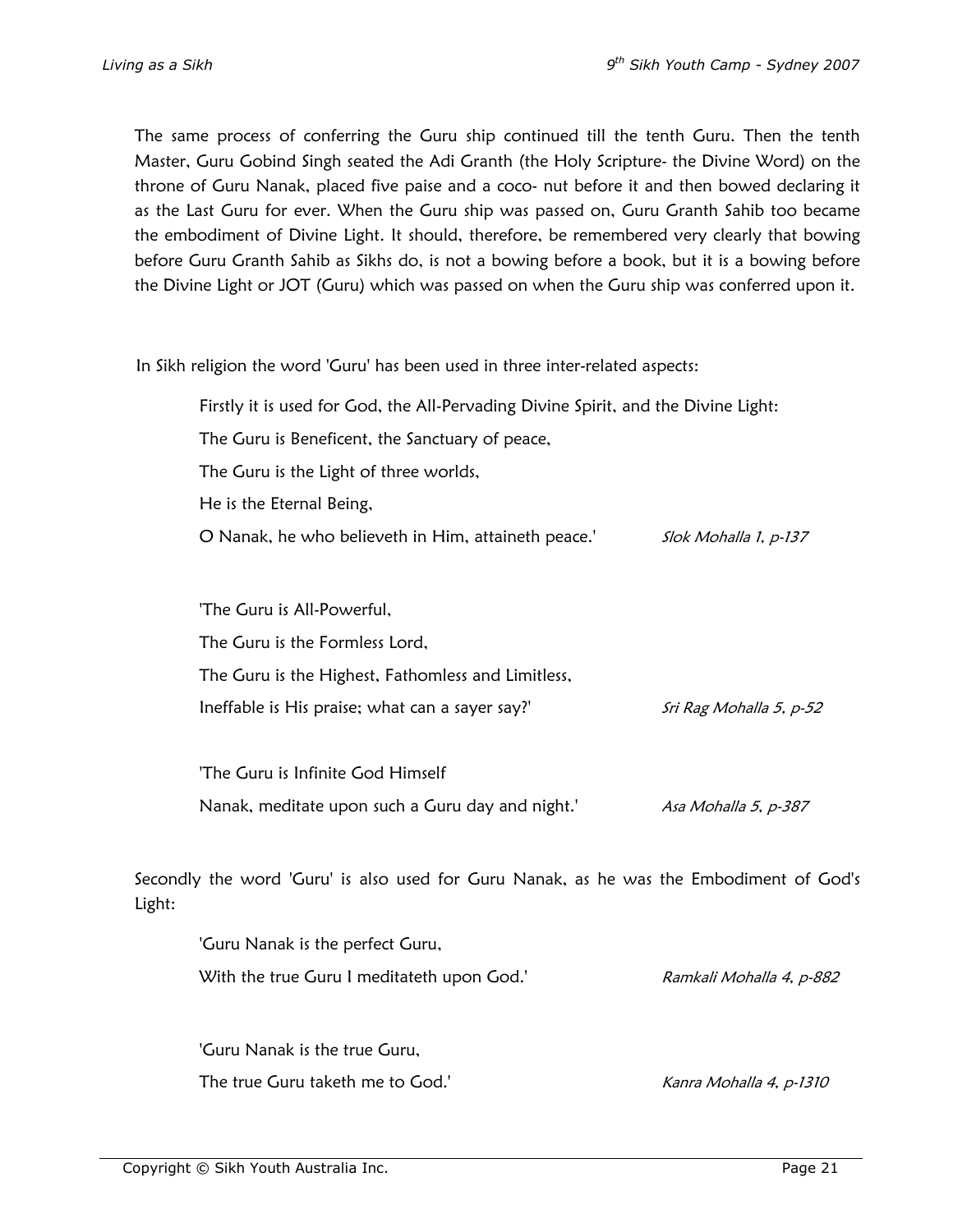'The Guru and God are one, Divine Master pervadeth everywhere.' Says Solid Rag Mohalla 5, p-53

Thirdly the word 'Guru' is used for Gurbani, the Divine Word. Since Gurbani came direct from God, and as there is no difference between God and His order (Divine Word), Gurbani is Guru too:

| 'The Word is the Guru,                          |                      |
|-------------------------------------------------|----------------------|
| And the Guru is the Word,                       |                      |
| The Guru's Word is full of life-giving Elixir,  |                      |
| Whosoever shall obey, what the Word commandeth, |                      |
| Verily he shall get salvation.'                 | Nat Mohalla 4, p-982 |
|                                                 |                      |
|                                                 |                      |

'The Word is the True Guru and True Guru is the Word, And the Word revealeth the path of salvation.' Kanra Mohalla 4, p-1310

### DIVINE WORD CAME DIRECT FROM GOD

Guru Granth Sahib does not narrate the life story of Guru Nanak, but each and every word is dedicated to the Glory of the Almighty God only. It is not a reproduction of earlier religions, but the Divine Word (Gurbani) came to the Gurus direct from God. Guru Nanak stated that it was not his philosophy, it was not his understanding and it was not his thinking, but the Word was coming to him direct from God and he was simply delivering His message to the world. As he confirms:

| 'O Lalo, as comes the Divine Word from Lord to me, |                         |
|----------------------------------------------------|-------------------------|
| So do I narrate it.'                               | Tilang Mohalla 1, p-722 |
| 'I have said what Thou commandeth me to say.'      | Wadhans Mohalla 1,p-566 |

The Janamsakhi (biography) reveals that Guru Nanak many times said to his minstrel Mardana, "Mardana, start playing the rebec, Gurbani (Divine Word) is coming." And the Divine Word was then recorded. That Divine Word is GURBANI- Guru Granth Sahib.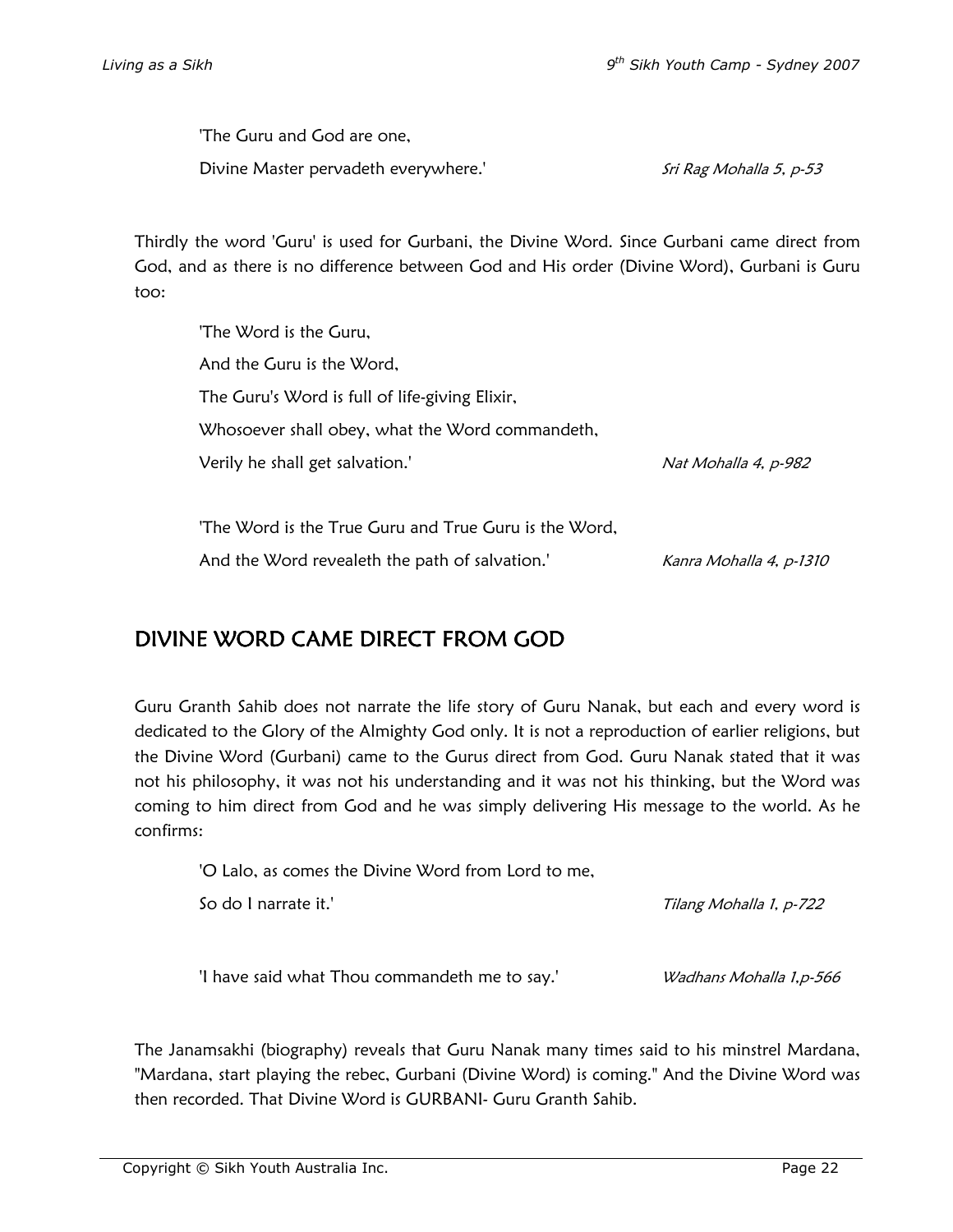### ENLIGHTENING MESSAGE OF SRI GURU GRANTH SAHIB JI

Guru Granth Sahib was not written by the devotees after the Gurus had gone, but it was dictated and compiled by the Gurus themselves. Thus it is the Authentic Divine Scripture. No body is allowed to change even a comma or a period out of 1430 pages. The seventh Guru's son, Ram Rai, changed the meaning of only one verse to please the Emperor, Aurangzeb, upon which he was excommunicated for ever by his father (the seventh Guru), thereby establishing the fact that no one could ever change the God's Word, the Gurbani.

Guru Granth Sahib begins with Mool-Mantar or the Preamble of Japji, which is the Essence of the whole Guru Granth Sahib:

| ੴ ਸਤਿ ਨਾਮੂ ਕਰਤਾ ਪੂਰਖੂ ਨਿਰਭਉ ਨਿਰਵੈਰੂ |
|-------------------------------------|
| ਅਕਾਲ ਮੂਰਤਿ ਅਜੁਨੀ ਸੈਭੰ ਗੁਰ ਪ੍ਰਸਾਦਿ ॥ |
| ॥ नय ॥                              |
| ਆਦਿ ਸਚੁ ਜੁਗਾਦਿ ਸਚੁ ॥                |
| ਹੈ ਭੀ ਸਚੁ ਨਾਨਕ ਹੋਸੀ ਭੀ ਸਚੁ ॥੧॥      |
|                                     |

| Ek-OnG-Kar         | There is But One God                                   |
|--------------------|--------------------------------------------------------|
| Sat-Nam            | He is the Eternal Truth                                |
| Karta-Purkh        | The Creator, All-Pervading Divine Spirit               |
| Nirbhao-Nirvair    | Unfearful, Without hate and enmity                     |
| Akal-Murat         | Immortal Entity                                        |
| Ajuni, Saibhang    | Unborn, Self-Existent                                  |
| Gurparsad          | Realized by His Own Grace (the Guru)                   |
|                    | The next verse is generally called Sach (True) Mantar: |
| Jap                | Meditate upon                                          |
| Aad Sach           | Who was True before the Creation                       |
| Jugad Sach         | Who was True in the beginning of Creation              |
| Haibhi Sach        | Who is True now, and                                   |
| Nanak Hosibhi Sach | O Nanak, Who shall be True for ever.                   |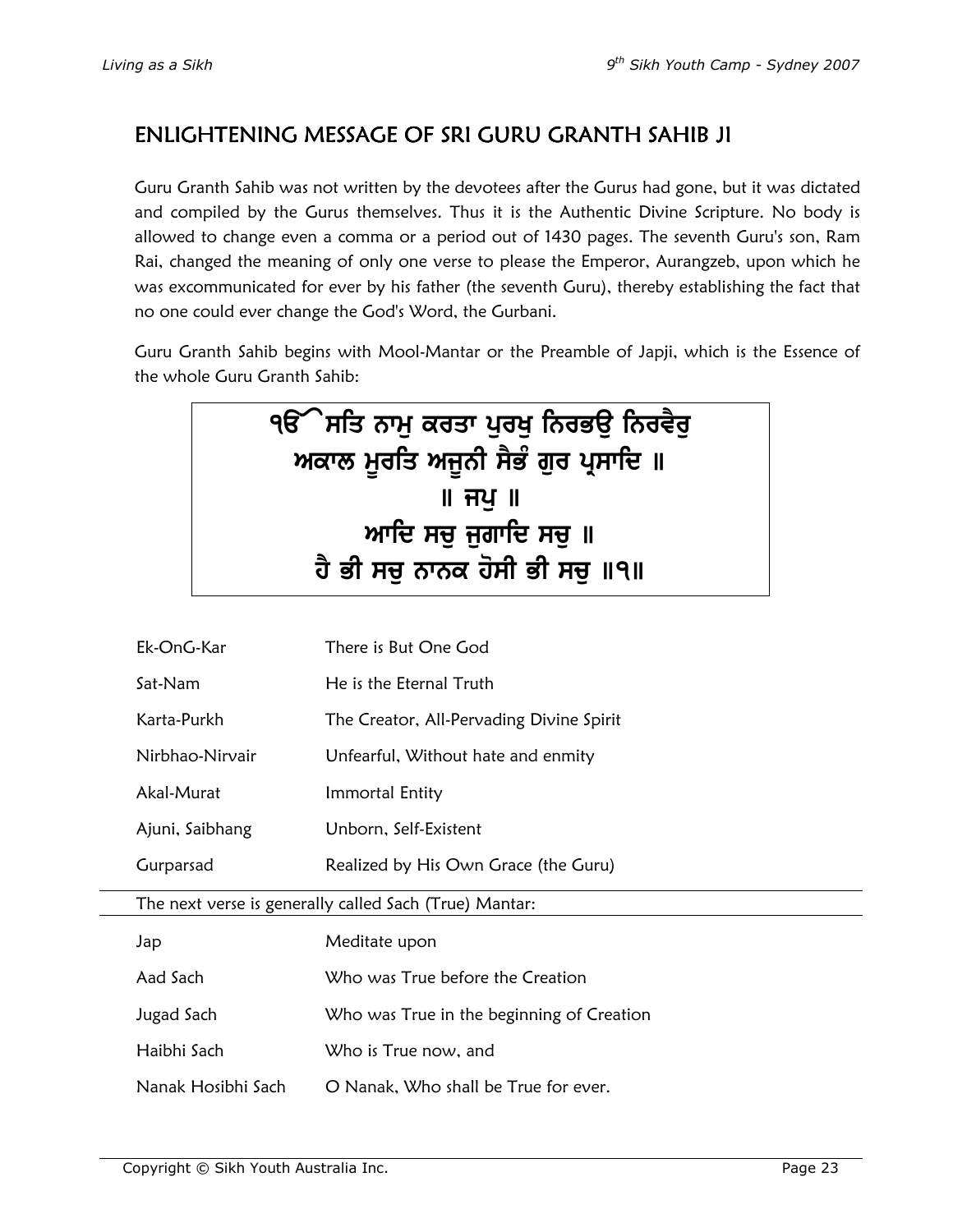Guru Arjan Dev had accomplished a task by authenticating the diverse compositions and prepared the Adi Granth for the benefit of his followers. Since the work had remained where it was left, Guru Gobind Singh included in it the Bani of Guru Tegh Bahadur and put the seal of Finality on it. Subsequently this finalized version of the Adi Granth was invested with the Guruship by Guru Gobind Singh.

Guru Granth Sahib is the only refuge for a man tossed about in the furious ocean of worldly existence. It helps a person to live by certain directives or moral codes, which are necessary for the achievement of salvation.

Guru Granth Sahib signifies the importance of Nam by identifying it with the Guru. Nam releases man from all his previous sins, sorrows, sufferings and cycle of birth and death.

#### No rituals, no alms, no sacrifices, no fasts and no penances equal Nam.

Guru Granth Sahib initiates a disciple on the path of spiritual progress and guides him at the various stages of his journey to God. It is a ship that steers clear a devotee through the ocean of Maya (Materialism), thus, leading the human soul to its ultimate destination, which is the Absolute Bliss.

"The fearful ocean of the world is dangerous and formidable;

it hath no shore or limit,

No boat, no raft, no pole, and no boatman;

But the true Guru hath a vessel for the terrible ocean,

and ferrieth over him on whom he looketh with favor."

Sri Rag Mohalla 1, p-59

Guru Granth Sahib is completely authentic and is preserved in its original form. It is a highly valuable possession, which Sikhs have received from God through Guru Nanak and is held in supreme reverence by them.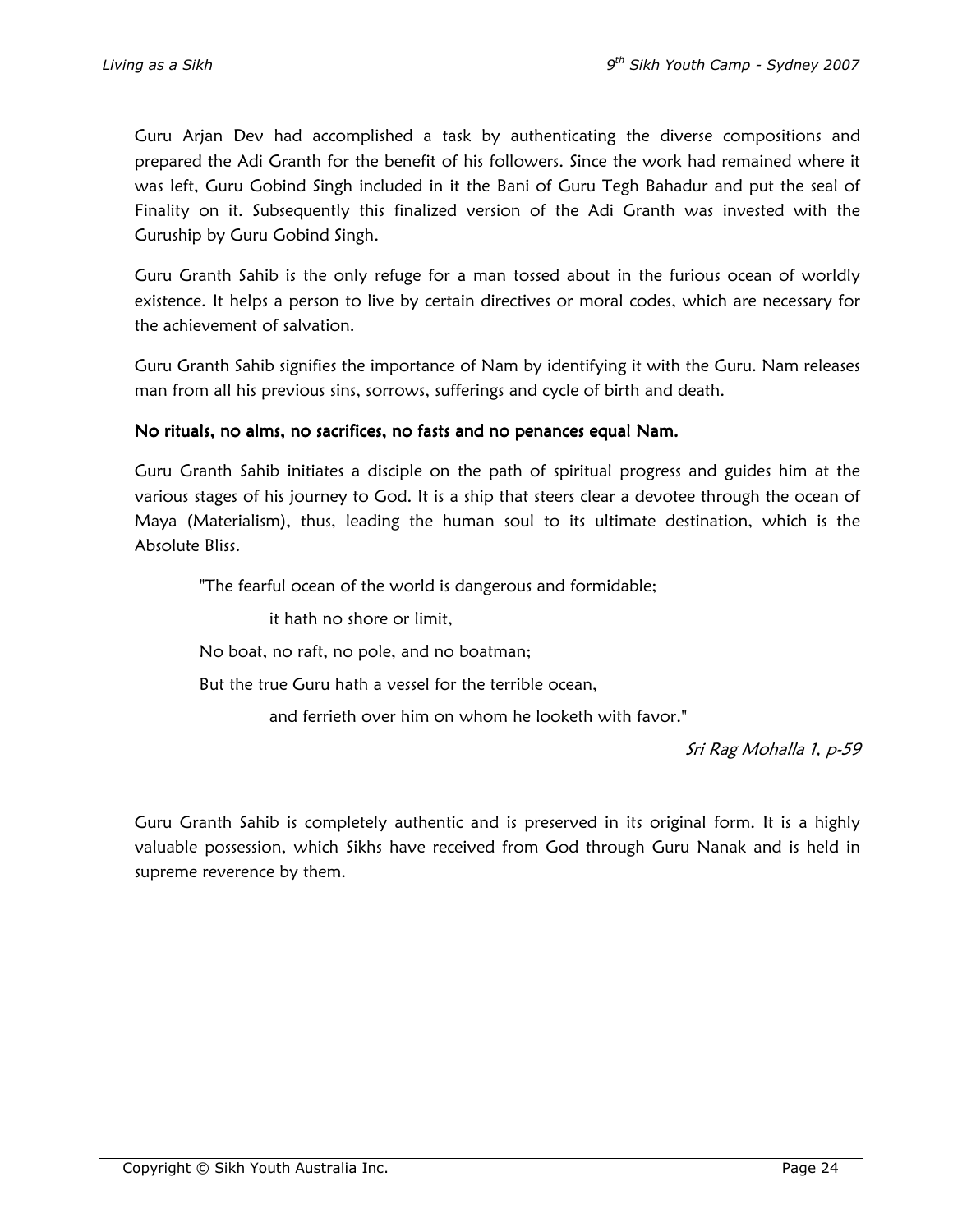# Sri Guru Granth Sahib Ji

## Sources of Bani

### 1) BANI OF THE SIKH GURUS

| a) Guru Nanak Dev    | 974 hymns                           |
|----------------------|-------------------------------------|
| b) Guru Angad Dev    | 62 slokas                           |
| c) Guru Amar Das     | 907 hymns                           |
| d) Guru Ram Das      | 679 hymns (in 30 musical measures)  |
| e) Guru Arjan Dev    | 2216 hymns (in 30 musical measures) |
| f) Guru Tegh Bahadur | 116 hymns and slokas                |
|                      |                                     |
|                      |                                     |

### 2) BANI OF 15 BHAGATS

|              |                  | a) Baba Sheikh Farid    | 116 hymns and slokas |
|--------------|------------------|-------------------------|----------------------|
|              | b) Bhagat Jaidev |                         | 2 hymns              |
|              |                  | c) Bhagat Trilochan     | 4 hymns              |
|              |                  | d) Bhagat Namdev        | 61 hymns             |
|              | e) Bhagat Kabir  |                         | 541 hymns and slokas |
|              |                  | f) Bhagat Ravidas       | 40 hymns             |
|              | g) Bhagat Sain   |                         | 1 hymn               |
|              |                  | h) Bhagat Dhanna        | 3 hymns              |
|              | i) Bhagat Pipa   |                         | 1 hymn               |
| j)           |                  | <b>Bhagat Parmanand</b> | 1 hymn               |
|              | k) Bhagat Surdas |                         | 1 hymn               |
| $\mathbf{I}$ |                  | Bhagat Bhikhan          | 2 hymns              |
|              |                  | m) Bhagat Sadhna        | 1 hymn               |
|              | n) Bhagat Beni   |                         | 3 hymns              |
|              |                  |                         | Total=778 hymns      |

#### Copyright © Sikh Youth Australia Inc. **Page 25** Page 25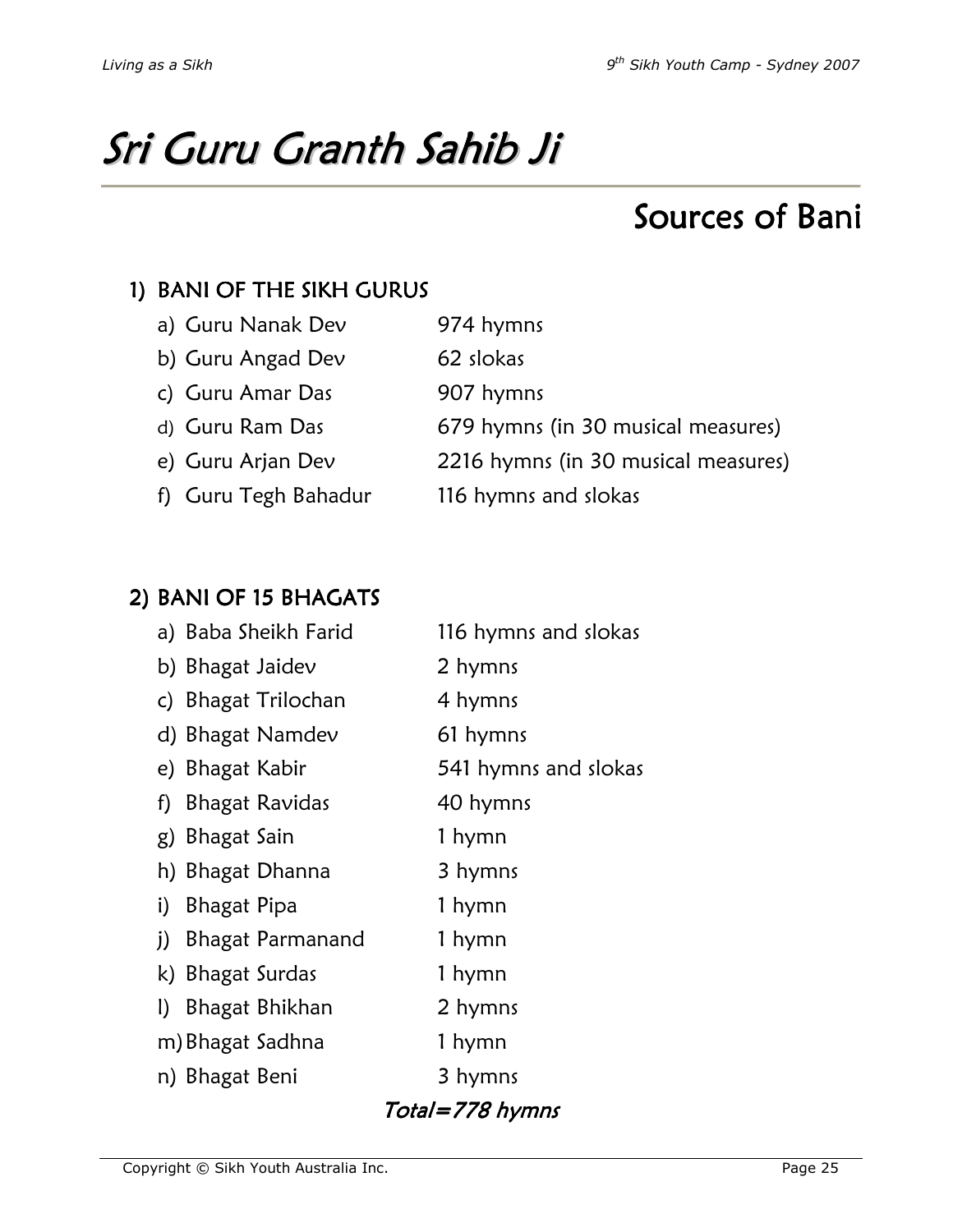### 3) BANI OF SOME DEVOUT SIKHS

- a) Bhai Mardana 3 hymns
- b) Balwand Rai, the rebeck player 5 hymns
- c) Satta Dum, the rebeck player 3 hymns
- d) Baba Sundar 6hymns

### Total=17 hymns

### 4) BANI OF BHATS

- a) Bhai Kal Sahar 54 hymns/Swaiyyas b) Bhat Gayand 13 Swaiyyas c) Bhat Bhikha 2 Swaiyyas
- d) Bhat Kirat 8 Swaiyyas
- 
- e) Bat Mathura 12 Swaiyyas
- f) Bhat Jalap 5 Swaiyyas
- g) Bhat Salh 3 Swaiyyas
- h) Bhat Bhalh 1 Swaiyya
- i) Bhat Balh 5 Swaiyyas
- j) Bhat Haribans 2 Swaiyyas
- k) Bhat Nalh 16 Swaiyyas

### Total=121 Swaiyyas(hymns) Total corpus comes to 5872

# Biblography:

- 1) Sri Guru Granth Sahib Ji
- 2) Sikh Rehat Maryada
- 3) History of Sikhs
- 4) SIKH RELIGION by Sikh Missionary Center
- 5) SIKHISM by Dr Pritam Singh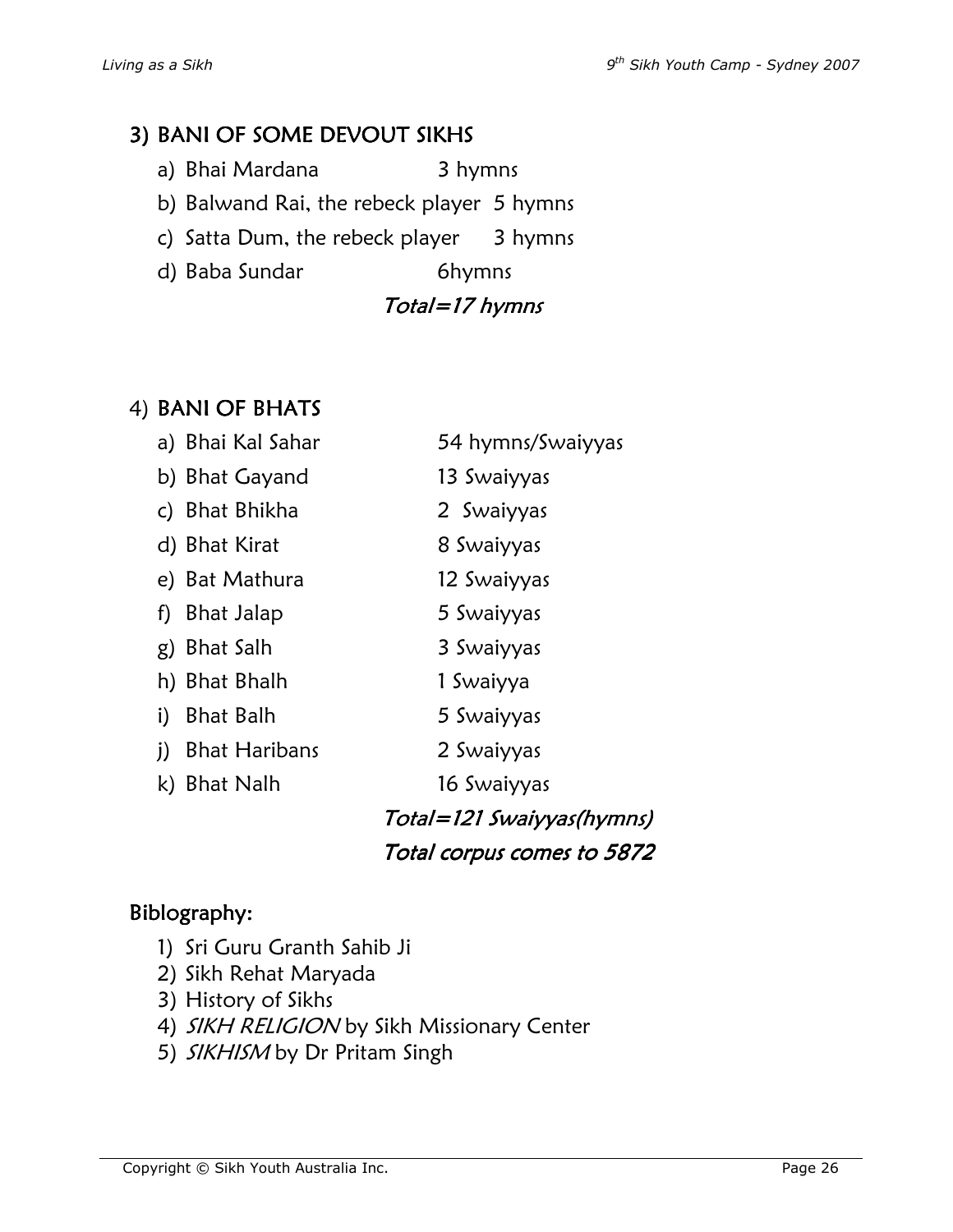# The Sikh Ceremonies

## The Sikh Ceremonies

All the Sikh ceremonies like birth, baptism, marriage and death, are simple, inexpensive and have a religious tone. They are held in the presence of Guru Granth Sahib and include Kirtan, the singing of appropriate hymns for the occasion, saying of Ardas - formal prayer, and the distribution of Karah Parshad, sacred food, to the congregation. This includes various other ceremonies such as Sadharan path, Akhand Path etc. The baptism ceremony called Amrit is the most important of all Sikh ceremonies. For details of these various ceremonies please contact your facilitators or consult Sikh Rehyat Maryada.

Some of these ceremonies include:

- Parkash
- ❖ Hukamnama
- **❖ Nitenam**
- ❖ Namkaran Sanskar
- ❖ Anand Karai
- ❖ Antim Ardas
- ❖ Sukhasan
- Akhand Path/Sahej Path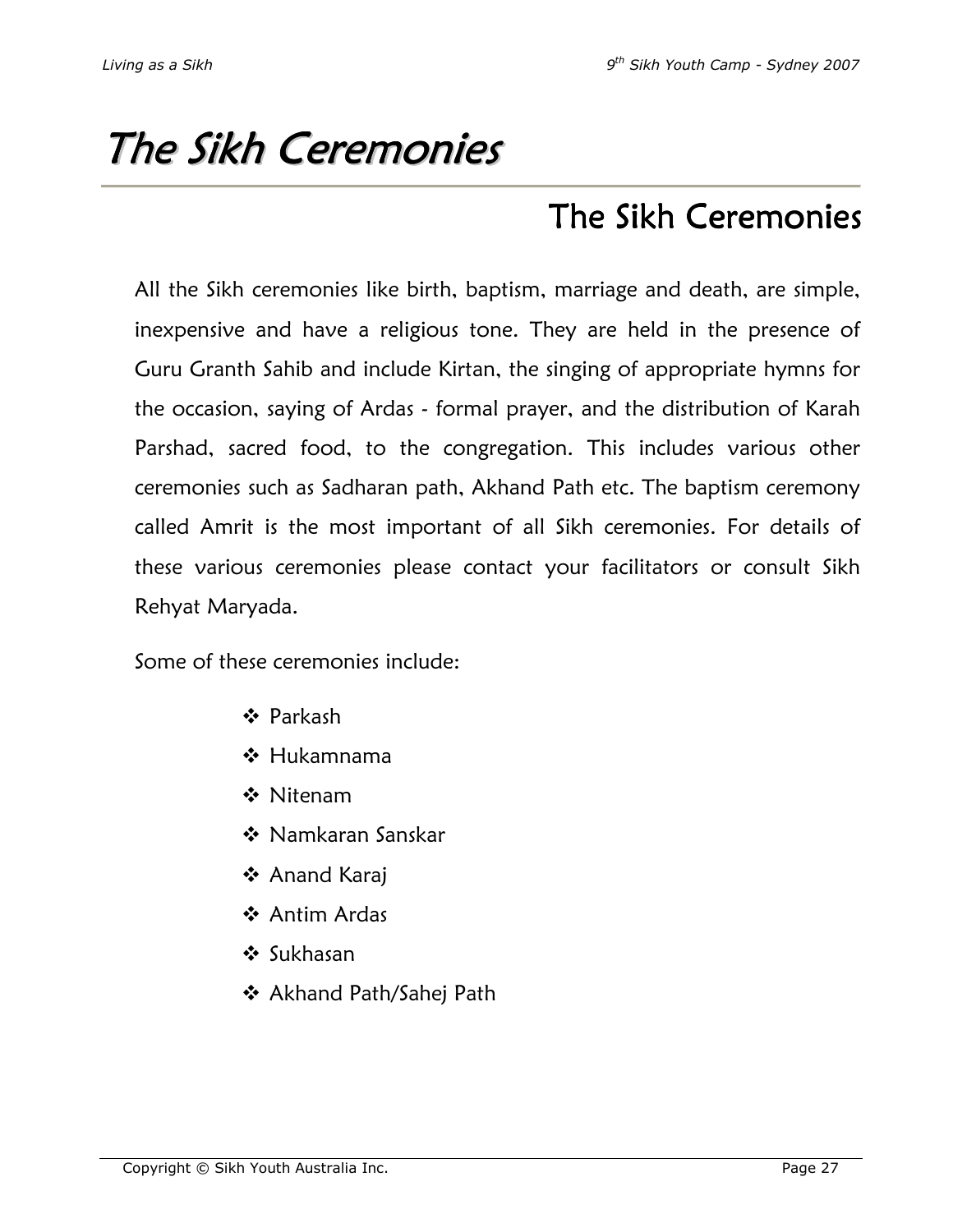# Theme Shabad

# "Gurbani eis jug meh chanan , karma vasa man aye" ਗੁਰਬਾਣੀ ਇਸ ਜਗ ਮਹਿ ਚਾਨਣੂ ਕਰਮਿ ਵਸੈ ਮਨਿ ਆਏ ॥੧॥

 $(£2 - 90, \text{pi}$ ਰਾਗ, ਮਃ ੩ $)$ 

## Gurbani is the Light to illuminate this world;

### by His Grace, it comes to abide within the mind

ਸਿਰੀਰਾਗ ਮਹਲਾ ੩ ॥  $($ ੬੭–੮ $)$ 

Siree Raag, Third Mehl:

### ਮਾਇਆ ਮੋਹ ਮੇਰੈ ਪਭਿ ਕੀਨਾ ਆਪੇ ਭਰਮਿ ਭਲਾਏ ॥ (੬੭−੯, ਸਿਰੀਰਾਗ, ਮਃ ੩)

Emotional attachment to Maya is created by my God; He Himself misleads us through illusion and doubt.

# ਮਨਮੁਖਿ ਕਰਮ ਕਰਹਿ ਨਹੀ ਬੁਝਹਿ ਬਿਰਥਾ ਜਨਮੁ ਗਵਾਏ ॥ (੬੭−੯, ਸਿਰੀਰਾਗੁ, ਮਃ ੩) ਠਹੲ ਸੲਲਡ−ਾਲਿਲੲਦ ਮੳਨਮਕਹਸ ਪੲਰਡੋਰਮ ਟਹੲਰਿ ੳਚਟਨਿਸ, ਬਟ ਟਹਏ ਦੋ ਨੋਟ

understand; they waste away their lives in vain.

### ਗੁਰਬਾਣੀ ਇਸ ਜਗ ਮਹਿ ਚਾਨਣੂ ਕਰਮਿ ਵਸੈ ਮਨਿ ਆਏ ॥੧॥ (੬੭–੧੦, ਸਿਰੀਰਾਗ, ਮਃ ੩)

Gurbani is the Light to illuminate this world; by His Grace, it comes to abide within the mind. ||1||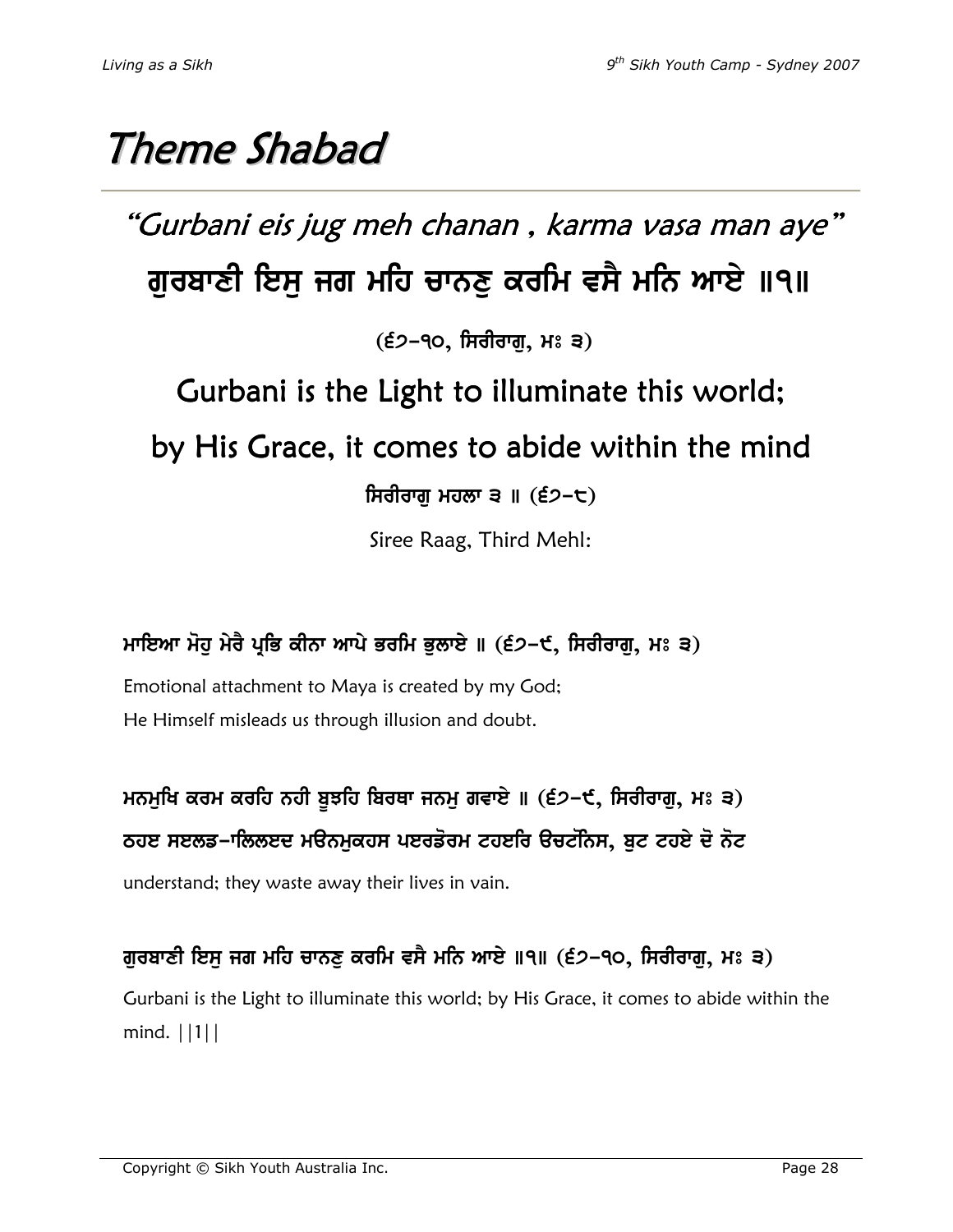# Our National Anthem

## "Advance Australia Fair" "Advance

Australians all let us rejoice For we are young and free We've golden soil and wealth for toil, Our home is girt by sea: Our land abounds in nature's gifts Of beauty rich and rare, In history's page let every stage Advance Australia fair, In joyful strains then let us sing Advance Australia fair Beneath our radiant Southern Cross, We'll toil with hearts and hands, To make this Commonwealth of ours Renowned of all the lands, For those who've come across the seas We've boundless plains to share, With courage let us all combine to advance Australia fair. In joyful strains then let us sing, Advance Australia fair.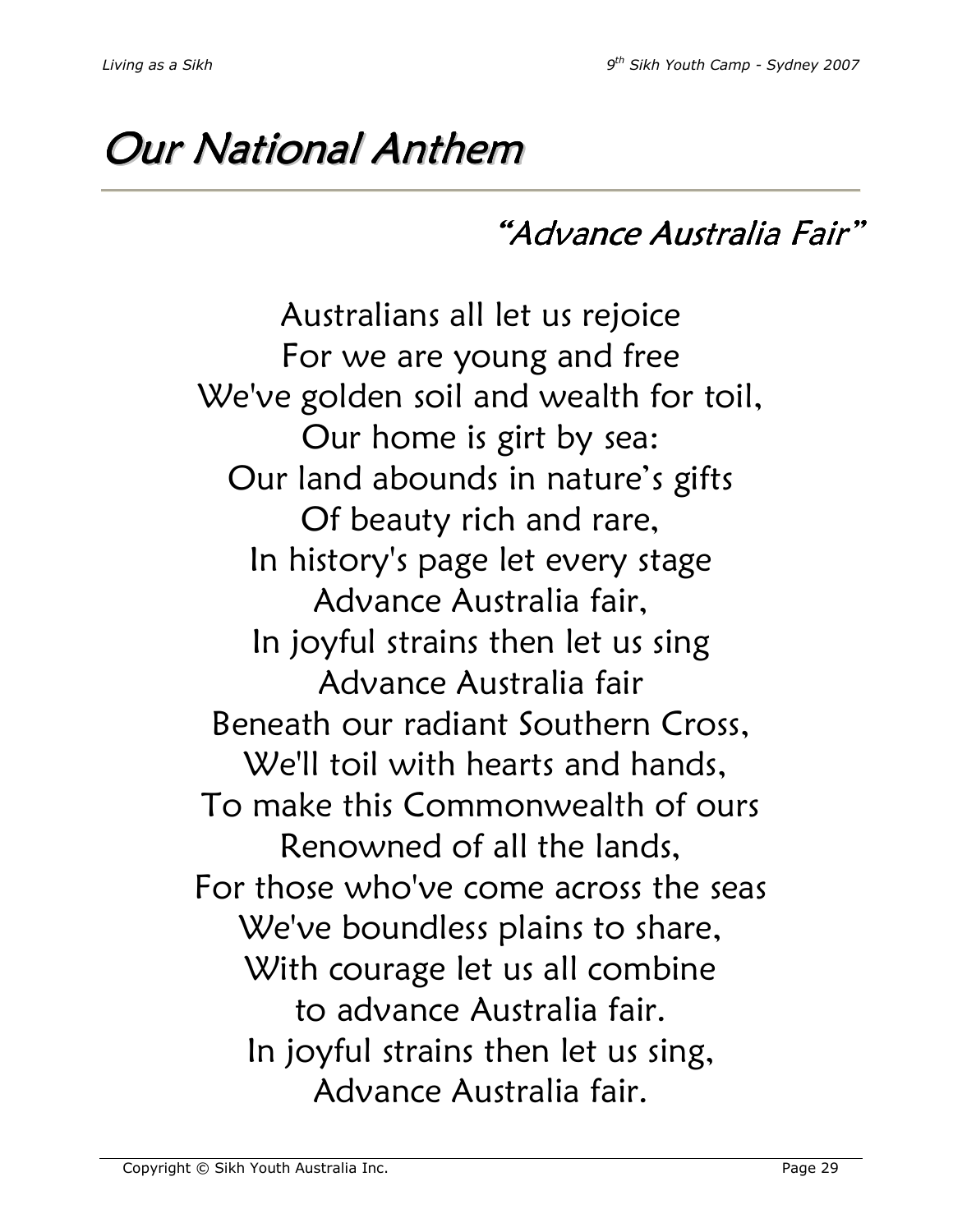# Khalsa Anthem

"Deh Shivaa" "Deh

### Deh Shivaa bar mo-eh ihai,

Grant me, O God, this blessing,

### Shubh karman tay kabhahoon na taron!

May I never refrain from righteous acts!

### Na daro<sup>n</sup> ar so jab jaa-e laro<sup>n</sup>,

May I fight without fear against all foes in the battle of life,

### Nishchai kar aapnee jeet karo<sup>n</sup>!

With the courage of Faith, achieve the Victory!

### Ar Sikh haao aapanay hee man kaao,

May my mind be ingrained with Your teachings,

### Ih laalach hau gun tau ucharo<sup>n</sup>!

May my highest ambitions be to sing your praises!

### Jab aav kee audh nidhan banai.

When this mortal life comes to its end.

### At hee ran mai tab joojh maro<sup>n</sup>!

May I die in battle, with limitless courage!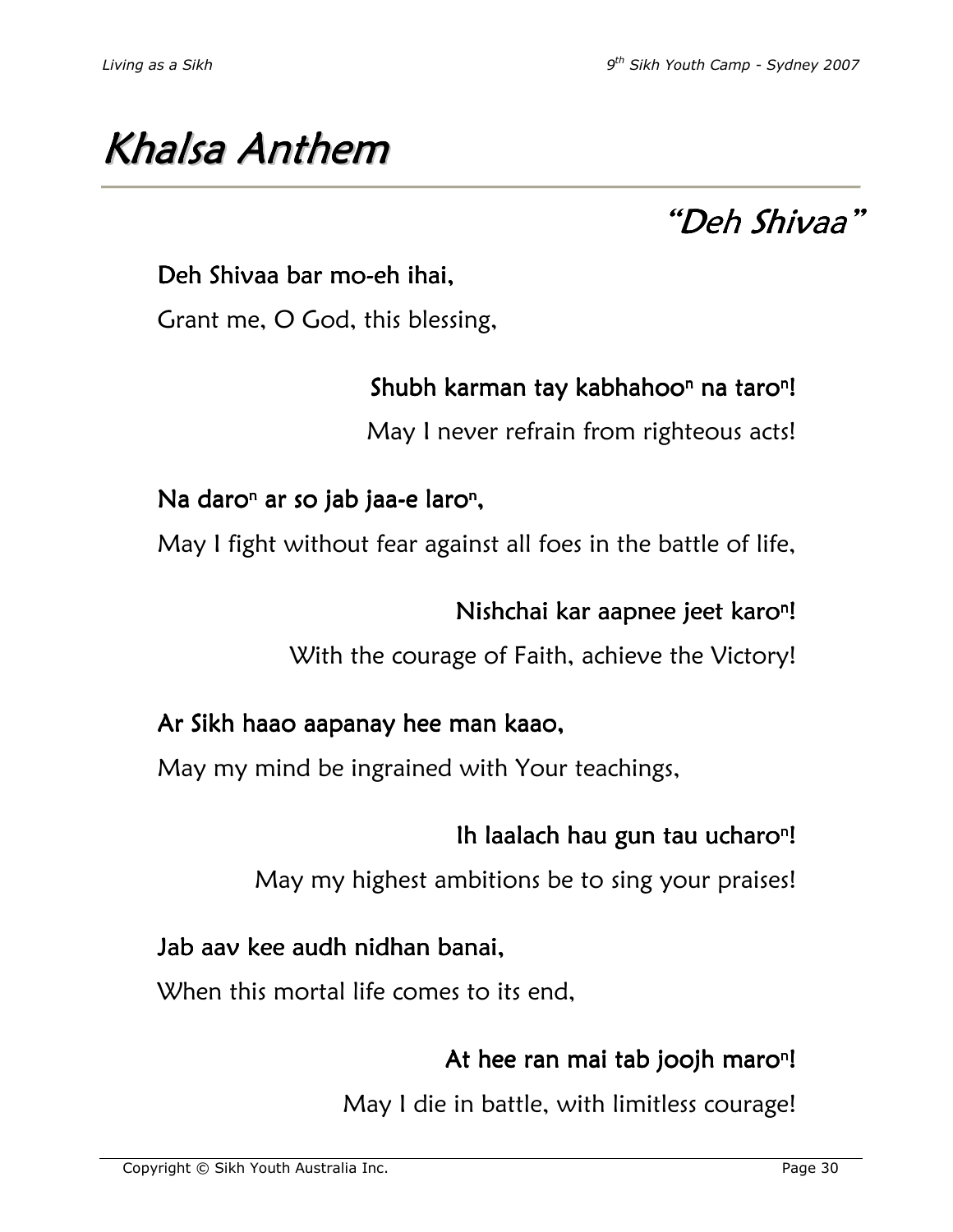# More Shabads

# "Dhur ki Bani aye, tin sagli chint metai"

(5-628-2)

ਸੰਤਹ ਸੁਖ ਹੋਆ ਸਭ ਥਾਈ ॥ (੬੨੮-੧, ਸੋਰਠਿ, ਮਃ ੫)

O Saints, there is peace everywhere.

### ਪਾਰਬੁਹਮ ਪਰਨ ਪਰਮੇਸਰ ਰਵਿ ਰਹਿਆ ਸਭਨੀ ਜਾਈ ॥ ਰਹਾੳ ॥ (੬੨੮−੧, ਸੋਰਠਿ, ਮਃ ੫)

The Supreme Lord God, the Perfect Transcendent Lord, is pervading everywhere. ||Pause||

ਧਰ ਕੀ ਬਾਣੀ ਆਈ ॥ (੬੨੮–੨, ਸੋਰਠਿ, ਮਃ ੫)

The Bani of His Word emanated from the Primal Lord.

### ਤਿਨਿ ਸਗਲੀ ਚਿੰਤ ਮਿਟਾਈ ॥ (੬੨੮-੨, ਸੋਰਠਿ, ਮਃ ੫)

It eradicates all anxiety.

### eਇਆਲ ਪਰਖ ਮਿਹਰਵਾਨਾ ॥ (੬੨੮–੨, ਸੋਰਠਿ, ਮਃ ੫)

The Lord is merciful, kind and compassionate.

ਹਰਿ ਨਾਨਕ ਸਾਚੁ ਵਖਾਨਾ ॥੨॥੧੩॥੭੭॥ (੬੨੮-੩, ਸੋਰਠਿ, ਮਃ ੫) Nanak chants the Naam, the Name of the True Lord. ||2||13||77||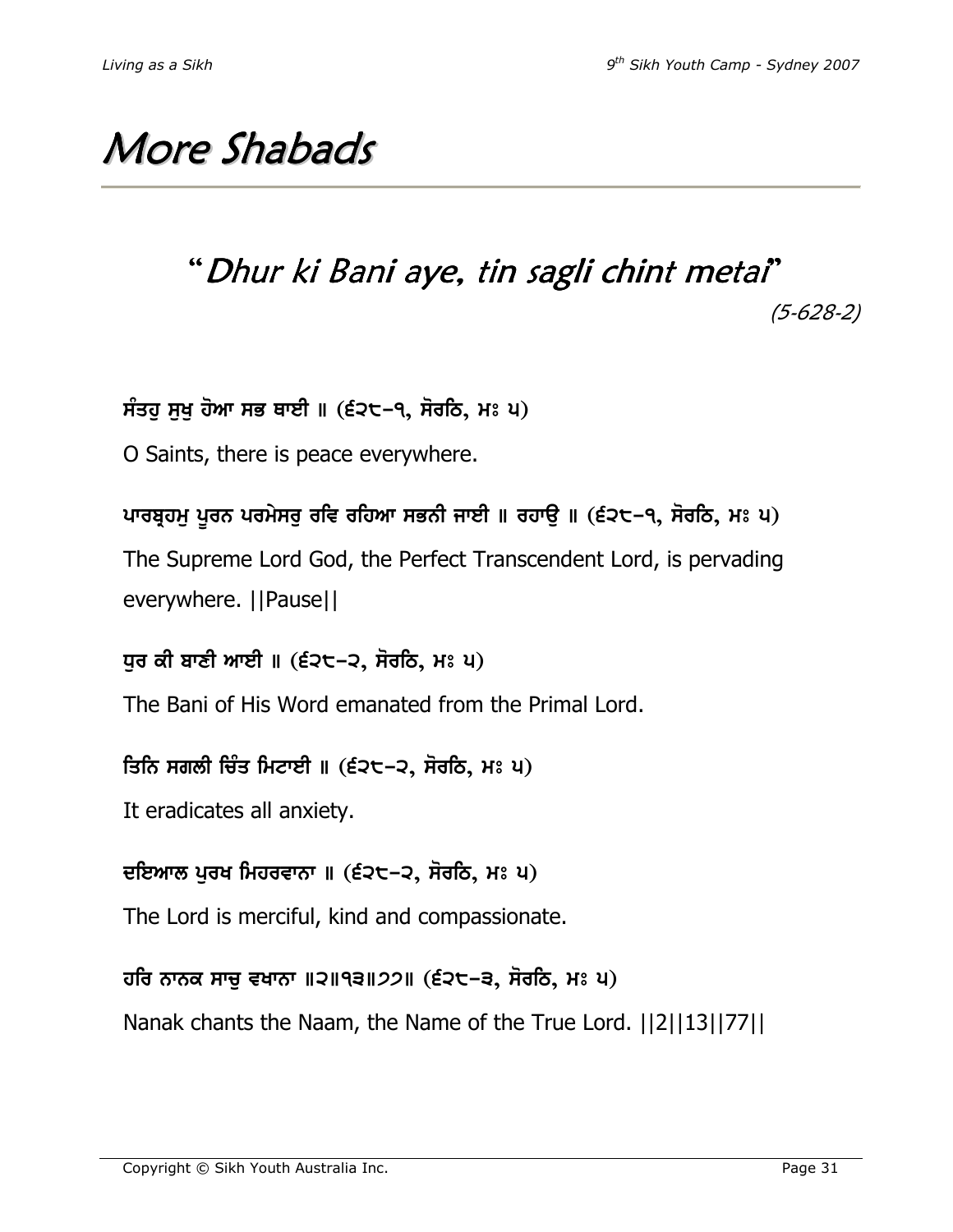# More Shabads

## Prayer Before Meals

### Dendaa Daataa ek hai sabhko devanhaar,

One Waheguru gives to all His creations,

### Dhendhe tot na aava-ee agant bhare bhandar!

When Waheguru gives,

He gives without restrictions

and has abundance of everything (for everyone)!

### Jis daa ditaa khavana tis kaheeai saabas,

Let us thank Waheguru ji whose gifts of food we eat!

### Nanak hukam na chalaee naal khasam chalai Ardaas!

Nanak says, with Waheguru,

only humble supplications are fulfilled and not commands!

## Nishan Sahib Selami

Degh Tegh Fateh, Panth Ki Jeet! Jhoolde Nishan Rahein, Panth Maharaaj Ke! Jugh jugh jite hovaye, Khande de nishan di! Boleh So Nehaal! Sat Sri Akaal!!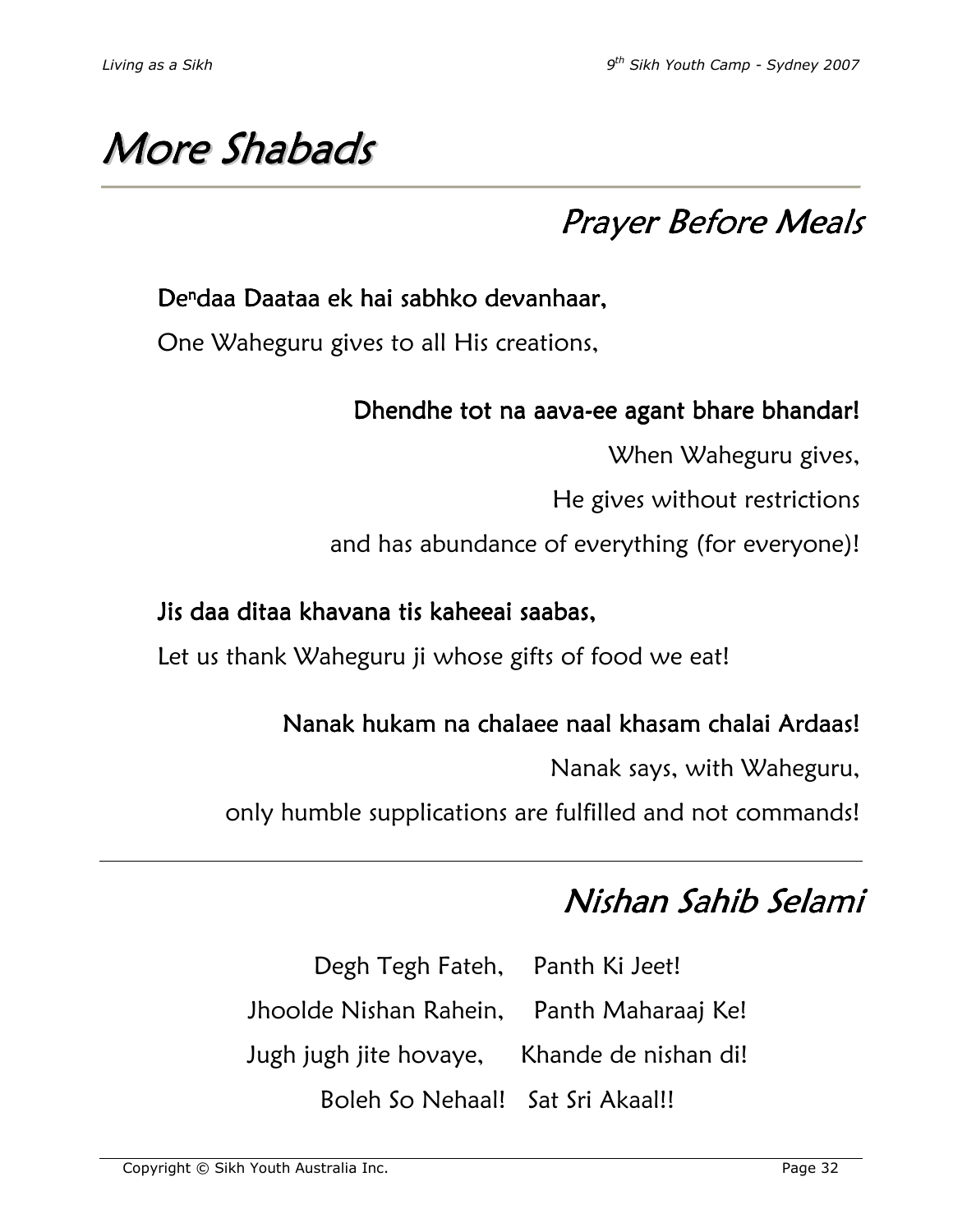# My Resolutions



1. I will, in the morning, after a bath and before breakfast:

- Do 'Waheguru' Naam Simran for 5 minutes
- Recite 'Mool Mantar' 10 times
- Do the first 5 Pauris of Japji Sahib, followed by Salok 'Pavan Guru….'
- □ Do Japji Sahib
- 2. I will before every meal:
	- Recite "Dendaa Daataa ek hai….."
- 3. I will, at dusk, before the evening meal
	- Do 'Mool Mantar' 10 times
	- Do the 'Rehras' Paath
- 4. I will, at night, before going to bed
	- Do 'Mool Mantar' 10 times
	- Recite 'Kirtan Sohila'
- 5. I will go to the local Gurdwara regularly and do seva
- $6.$  I will

 $\overline{\phantom{a}}$  , and the contract of the contract of the contract of the contract of the contract of the contract of the contract of the contract of the contract of the contract of the contract of the contract of the contrac

Name (participant) Witness (Counsellor)

Date: \_\_\_\_\_\_\_\_\_\_\_\_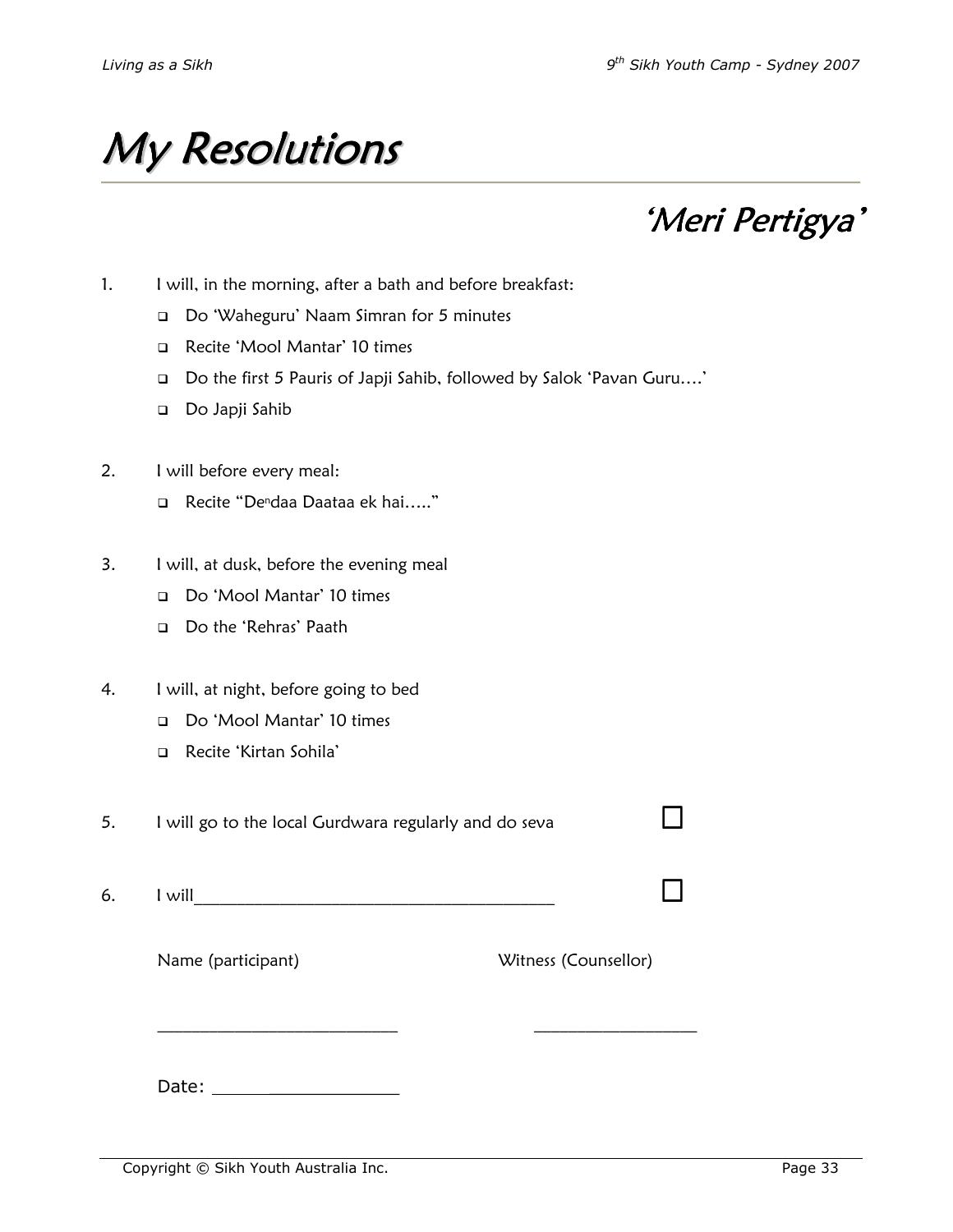# My Notes